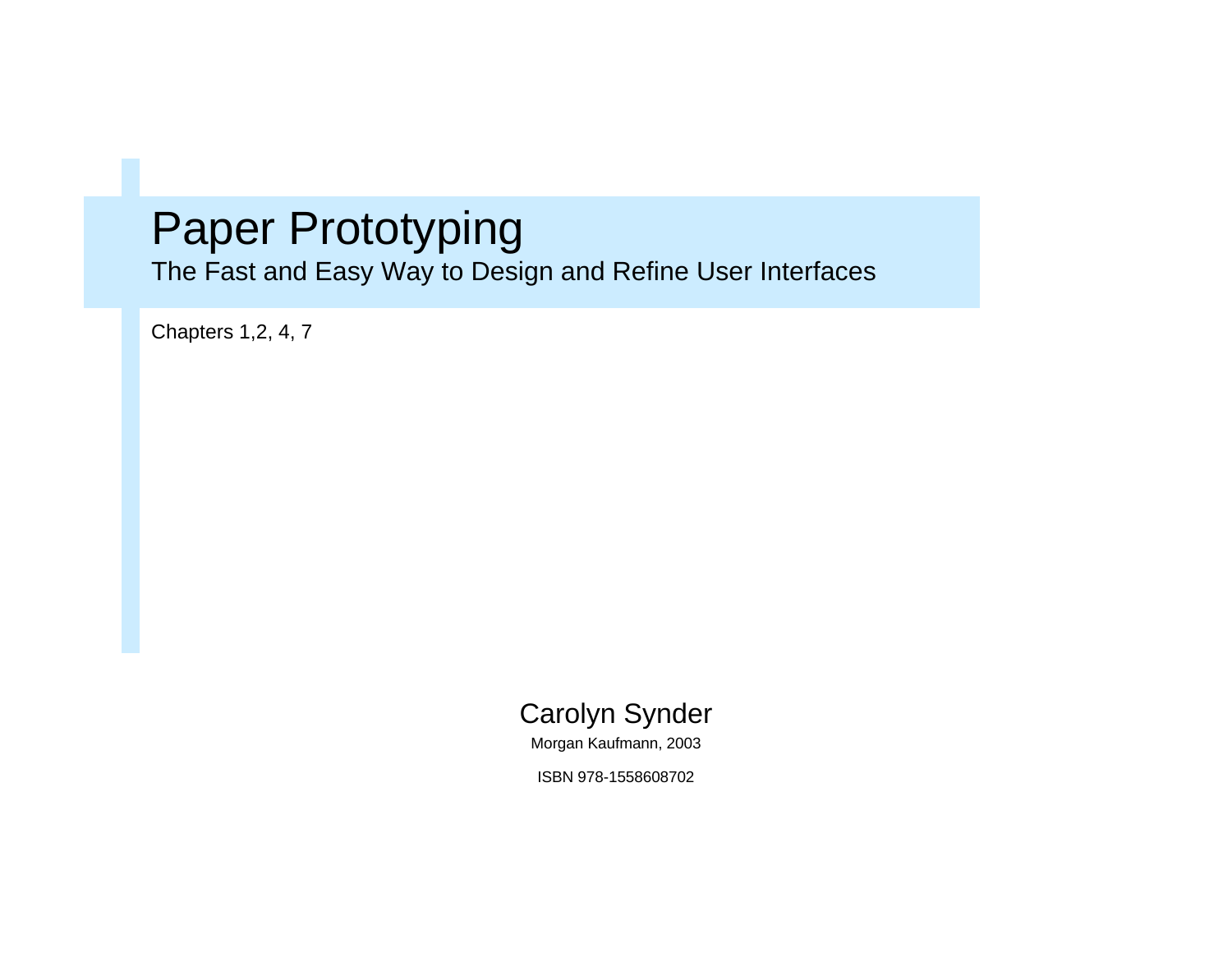### Introduction

- $\blacksquare$  What is paper prototyping?
	- $\blacksquare$ Method for designing, testing, and refining user interfaces
- $\blacksquare$  Book definition
	- Variation of usability testing where representative users perform realistic tasks by interacting with a paper version of the interface that is manipulate by a person "playing computer," who doesn't explain how the interface is intended to work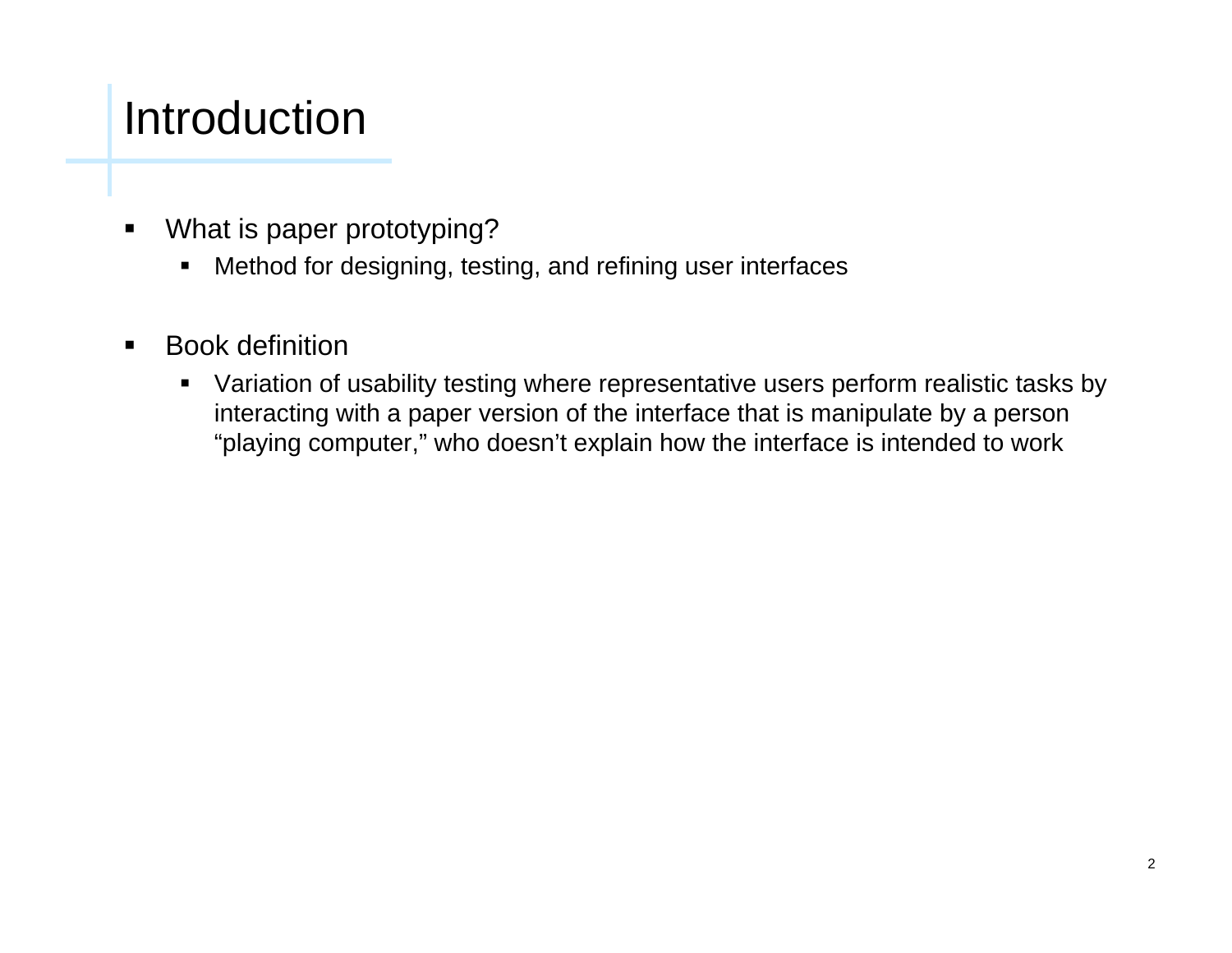- $\blacksquare$  Product team
	- $\blacksquare$ Choose user who represents audience
	- $\blacksquare$ Determine typical tasks
	- $\blacksquare$  Make screen shots and /or handsketches of items needed to perform tasks
		- windows, menus, dialog boxes, pages, data, pop-up messages



Figure 1.1 A hand-drawn paper prototype of a screen from an application used to design filters for scientific data



Figure 1.2 Paper prototyping is a team effort. After creating the usability tasks, the product team works together to generate a mock-up of the interface.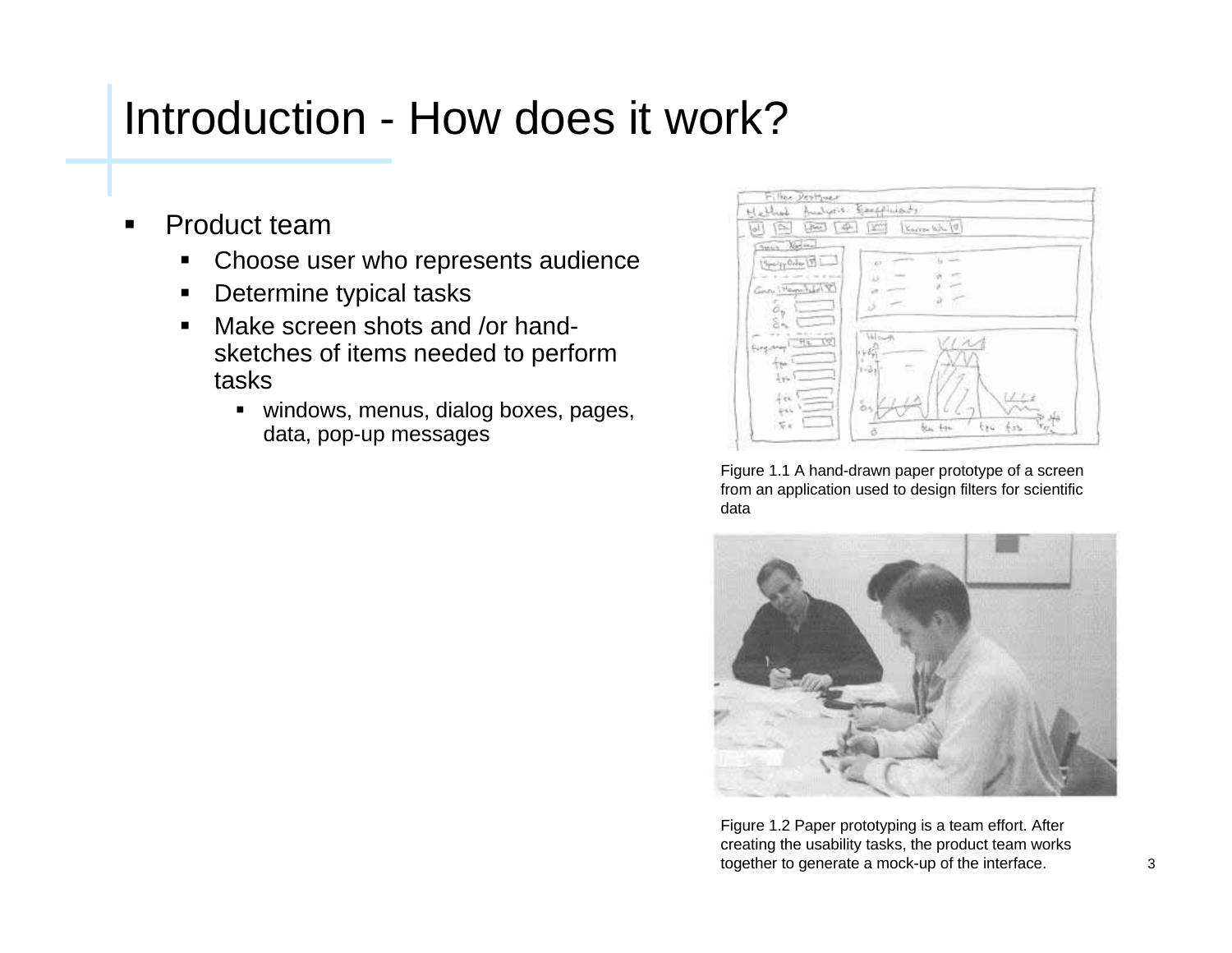

Figure 1.3 Individual pieces contain content that is relevant to the usability tasks – in this case, using a wireless phone to check lottery results and sports scores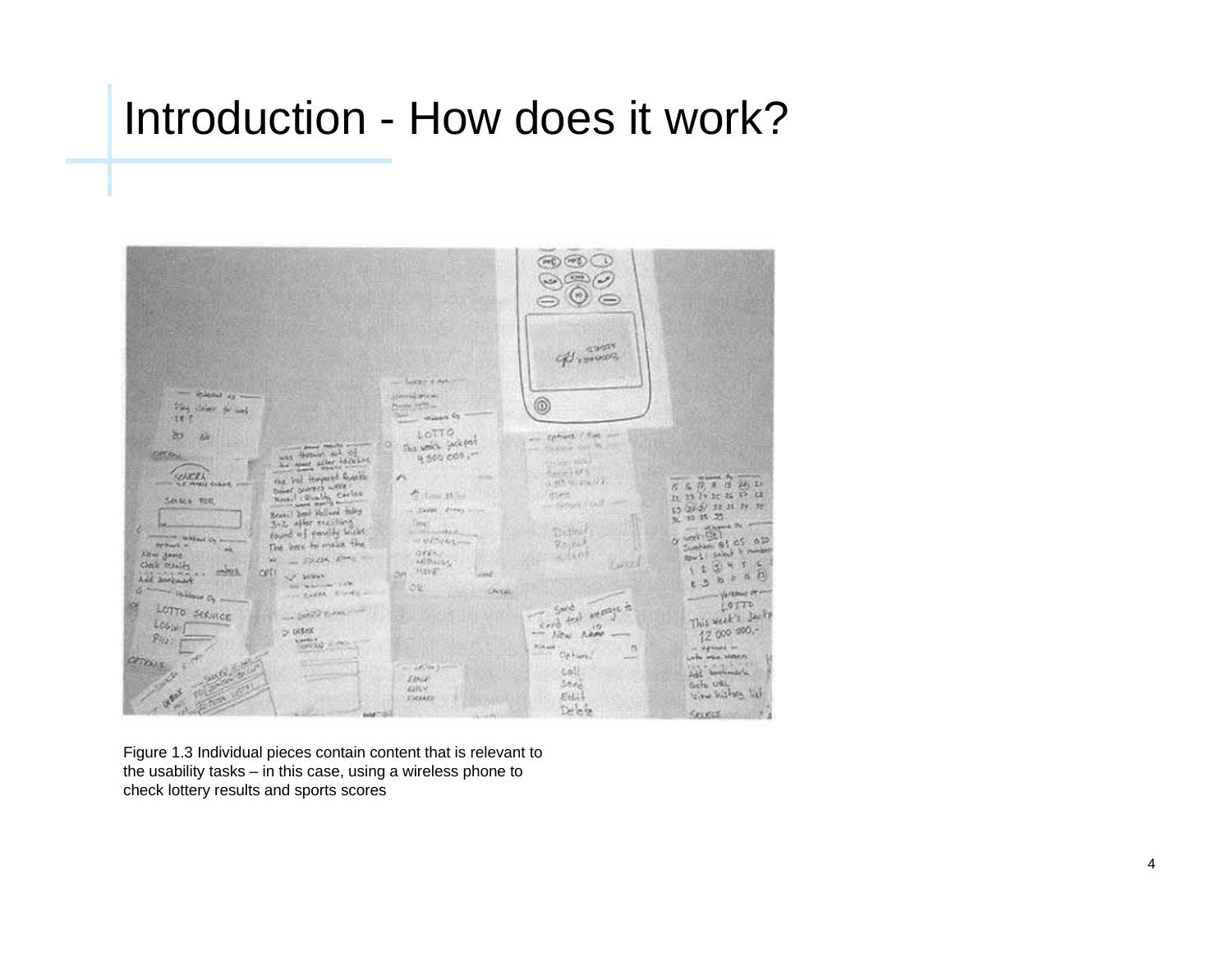- Conduct usability test
	- Have a user attempt tasks outlined by interacting directly with the prototype
- Roles
	- **User** : person representative of your audience
	- ш **"Computer"** : person who manipulates the pieces of paper to simulate how the interface behaves
		- **does not explain how it works**
	- $\blacksquare$ **Facilitator**: some typically trained in usability to conduct session
	- ш **Dbservers** note-takers that watch session but are not directly involved



Figure 1.4 The Computer practices the tasks before the first user ever arrives. Another team member reviews her list of issues that she hopes the usability tests will cover.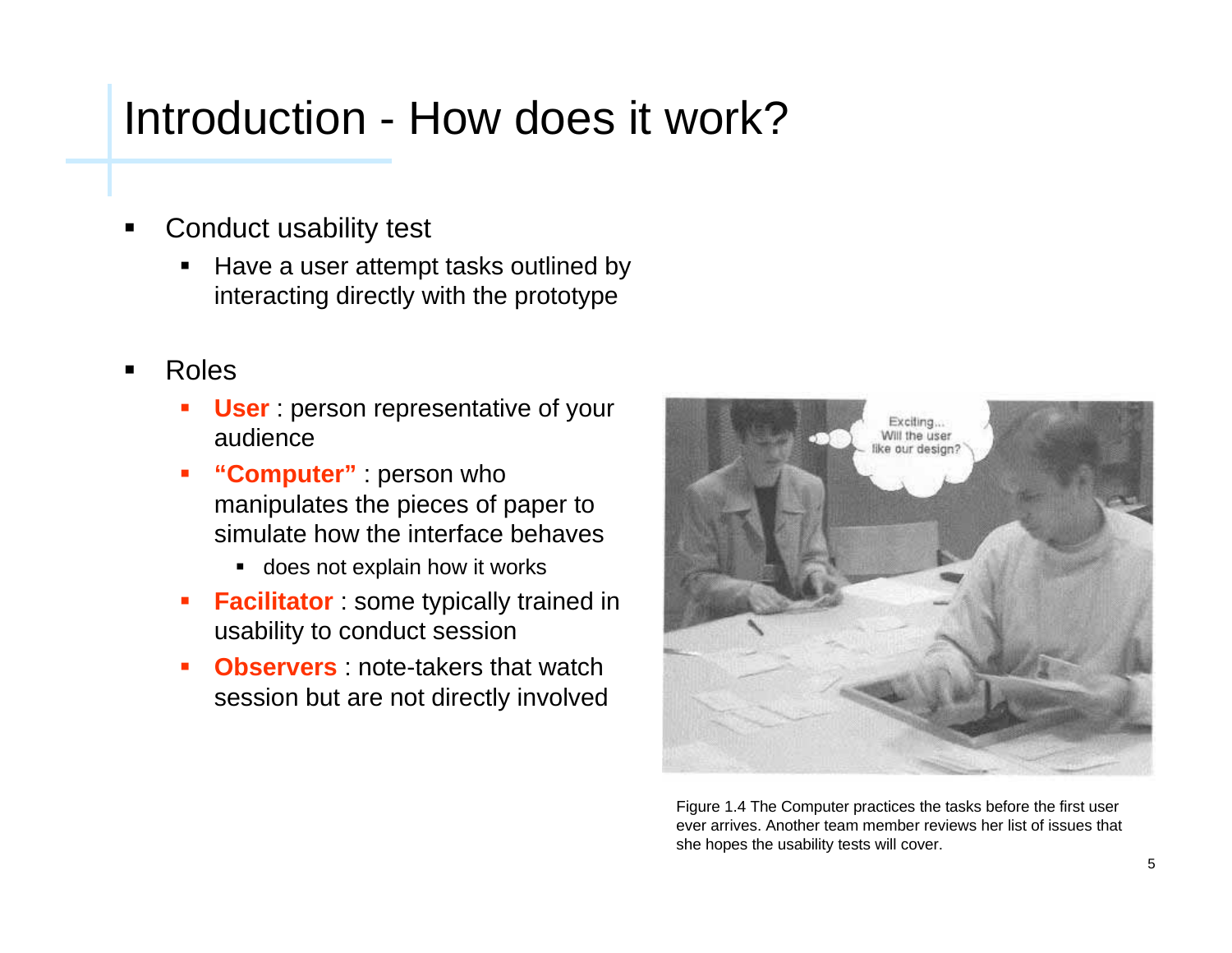

Figure 1.5 The facilitator explains the purpose of the session and how to interact with the prototype. The facilitator sits next to the user, giving each task and interacting with her as needed.



Figure 1.6 The user might find paper prototyping odd at first but quickly gets into the spirit.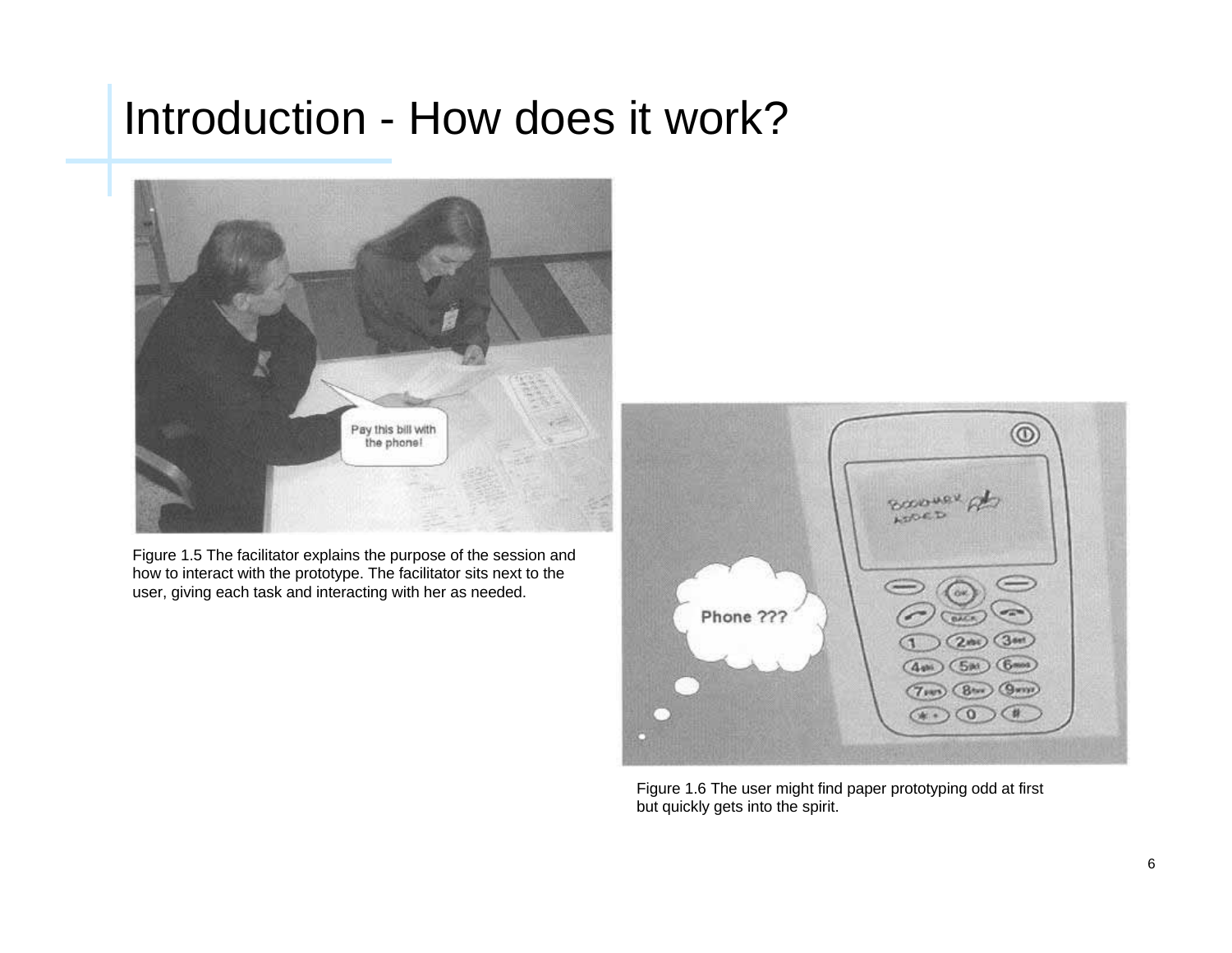

Figure 1.7 The Computer highlights the item the user has just "clicked" on. Other team members observe quietly and take notes. The facilitator (not visible) is still sitting next to the user.



Figure 1.8 Paper prototyping is a creative activity and is often quite fun.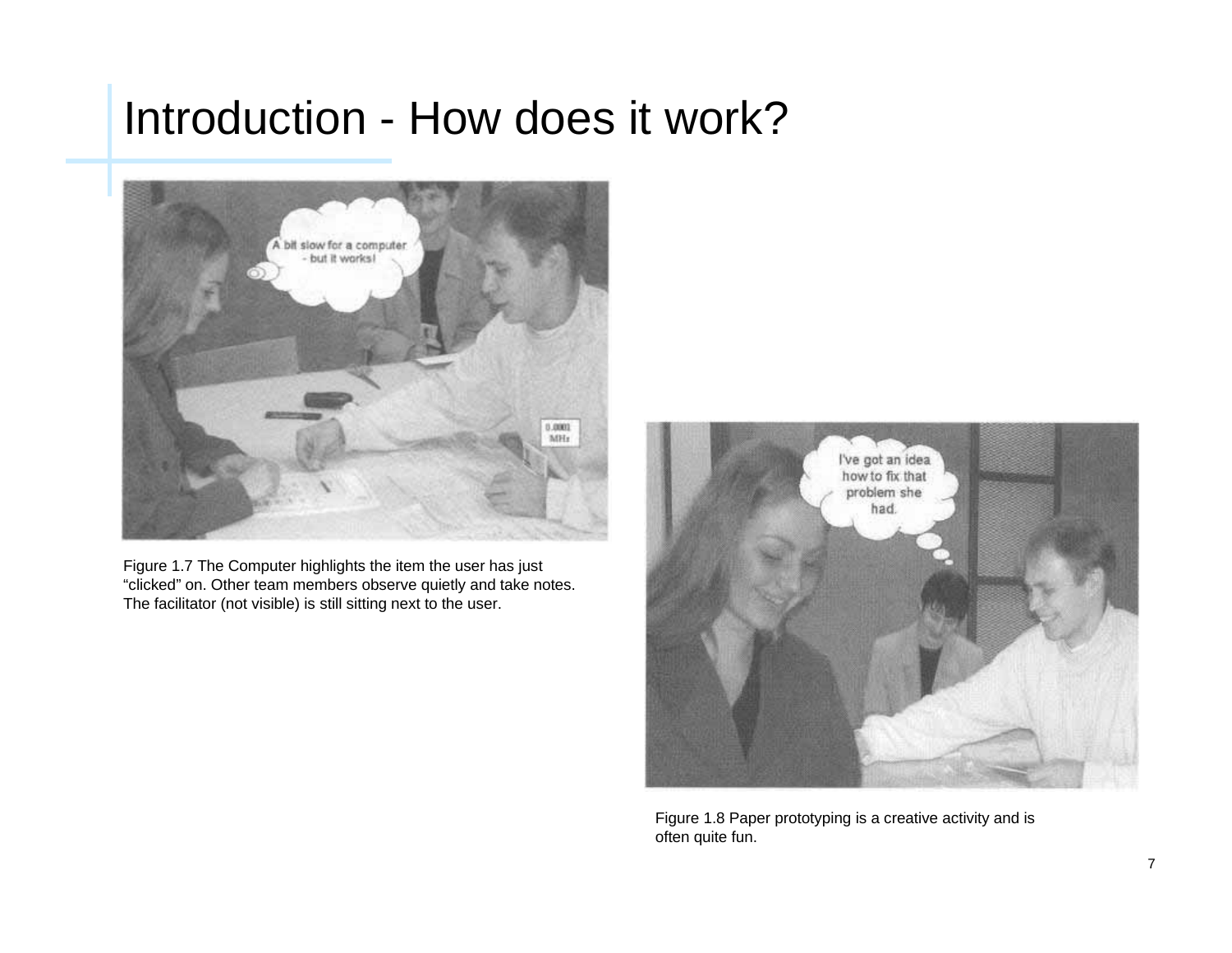#### What Paper Prototyping Isn't

- Other techniques commonly confused with paper prototyping
- Comps *(compositions)*
	- П Visual representations that show look of interface, colors, fonts, layout, etc.
	- П May have several variations for consumer to choose from and spur discussion
	- ш **Can't interact with them**



Figure 1.9 A set of comps for the home page of PlacesToStay.com. Comps are used to explore different layouts, graphics, and visual emphasis. Unlike this example, some comps use nonsense words for text and links.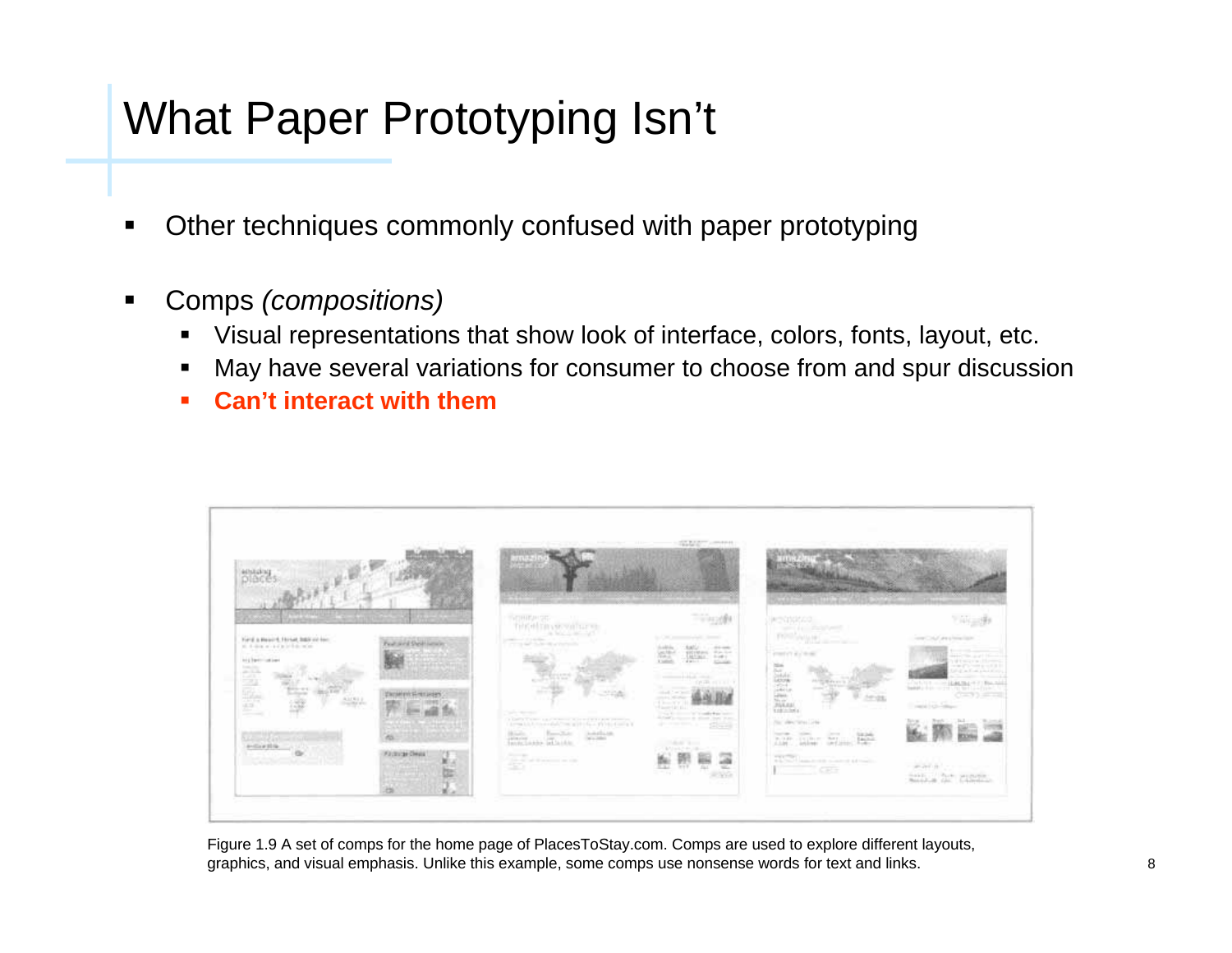#### What Paper Prototyping Isn't

- $\blacksquare$  Wireframes
	- п Defines layout for a website, showing where content goes
	- $\blacksquare$ Early planning states for layout and navigation
	- $\blacksquare$  **Lacking realistic content to determine user's understanding**
		- Major areas designated but don't contain any content



Figure 1.10 A wireframe shows the layout of a Web page, but often the content is represented by nonsense words.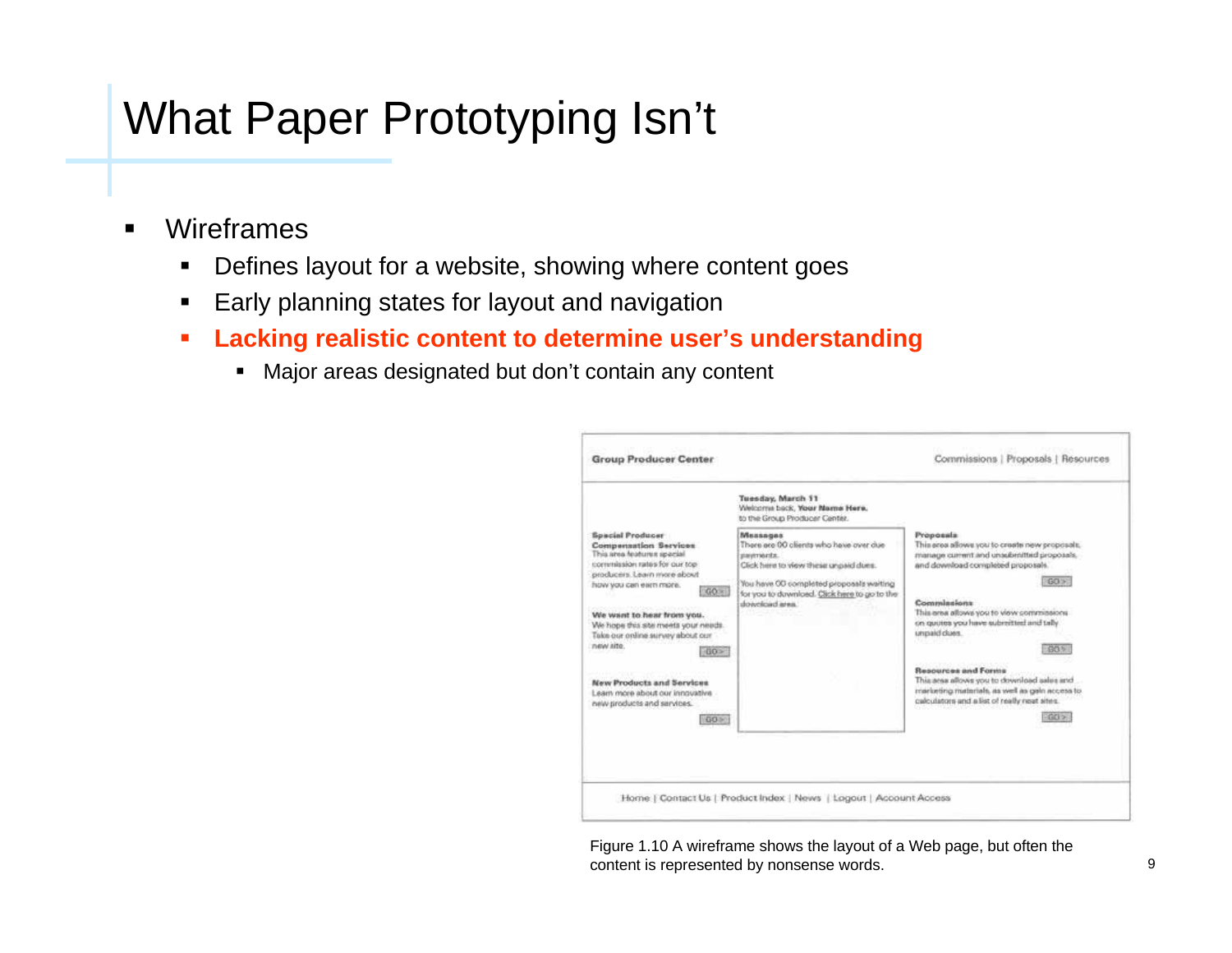#### What Paper Prototyping Isn't

- $\blacksquare$ **Storyboards** 
	- $\blacksquare$  Series of drawings or images that represent how an interface is used to accomplish a particular task
	- $\blacksquare$  More high-level and conceptual and used to understand work flow and interface support
	- **C Users can't interact**



Figure 1.11 A hand-sketched storyboard used by developers to work out a sequence of screens. The annotations explain choices the user makes or processing done by the system.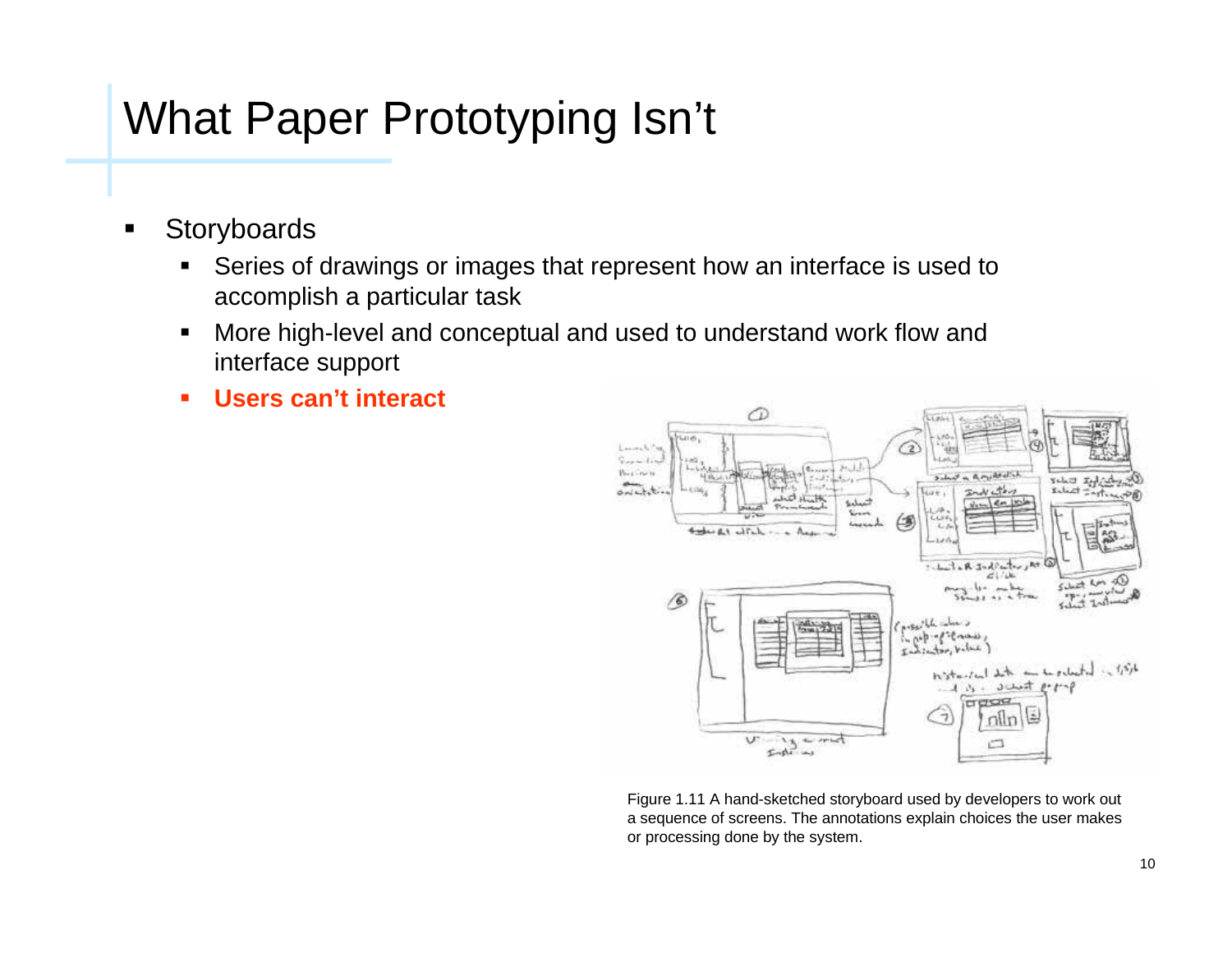#### Pros and Cons

- $\blacksquare$  There are many advantages to paper prototyping
	- П Fast way to mock up an interface — no coding required
	- Finds a wide variety of problems in an interface, including many of the serious ones
	- Allows an interface to be refined based on user feedback before implementation begins
	- A multidisciplinary team can participate
	- **Encourages creativity from the product team and users alike**
- $\blacksquare$  On the other hand, paper prototyping
	- Doesn't produce any code
	- Does not find all classes of problems with an interface
	- **Can affect the way users interact with the interface**
	- Makes some development teams nervous because they fear users will think it unprofessional
	- Ш Has stronger benefits in some situations than in others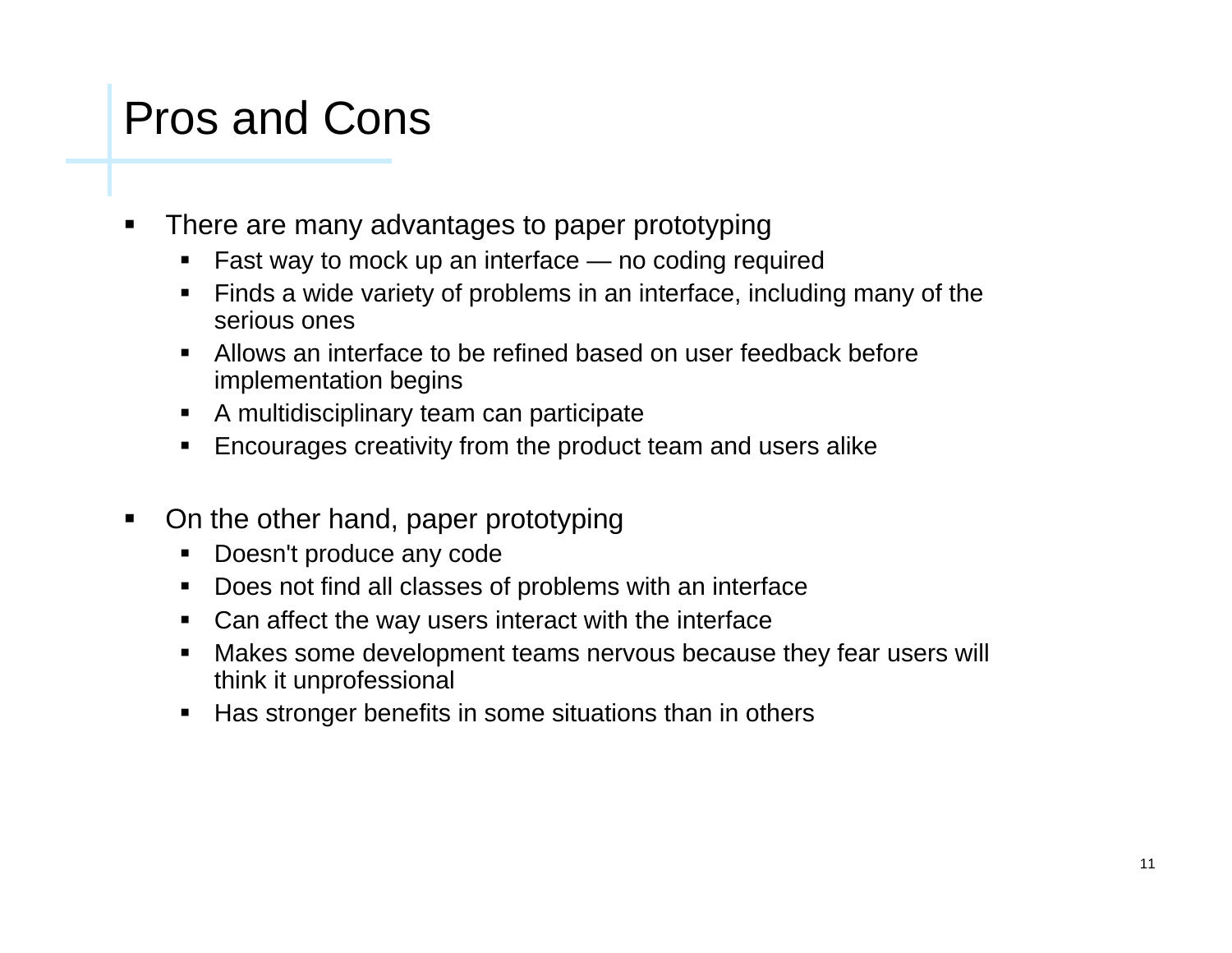## **Terminology**

- Computer, computer
	- П In paper prototyping, a human being simulates the behavior of a computer. To differentiate the siliconbased entities from the carbon-based ones, computer is the machine where Computer refers to the person simulating a computer



- $\blacksquare$  Product, interface
	- Ш Can be used interchangeably, intended as a term to encompass screens, help pages, manuals, training, hardware, packaging, etc.
- $\blacksquare$  Product team, development team
	- П Product team is anyone who works on the product and includes tech writers, marketing, training, and customer support. Anyone who has direct or indirect effect on the end user's experience
	- Development team is someone who is making/testing/supporting something a user will come into contact with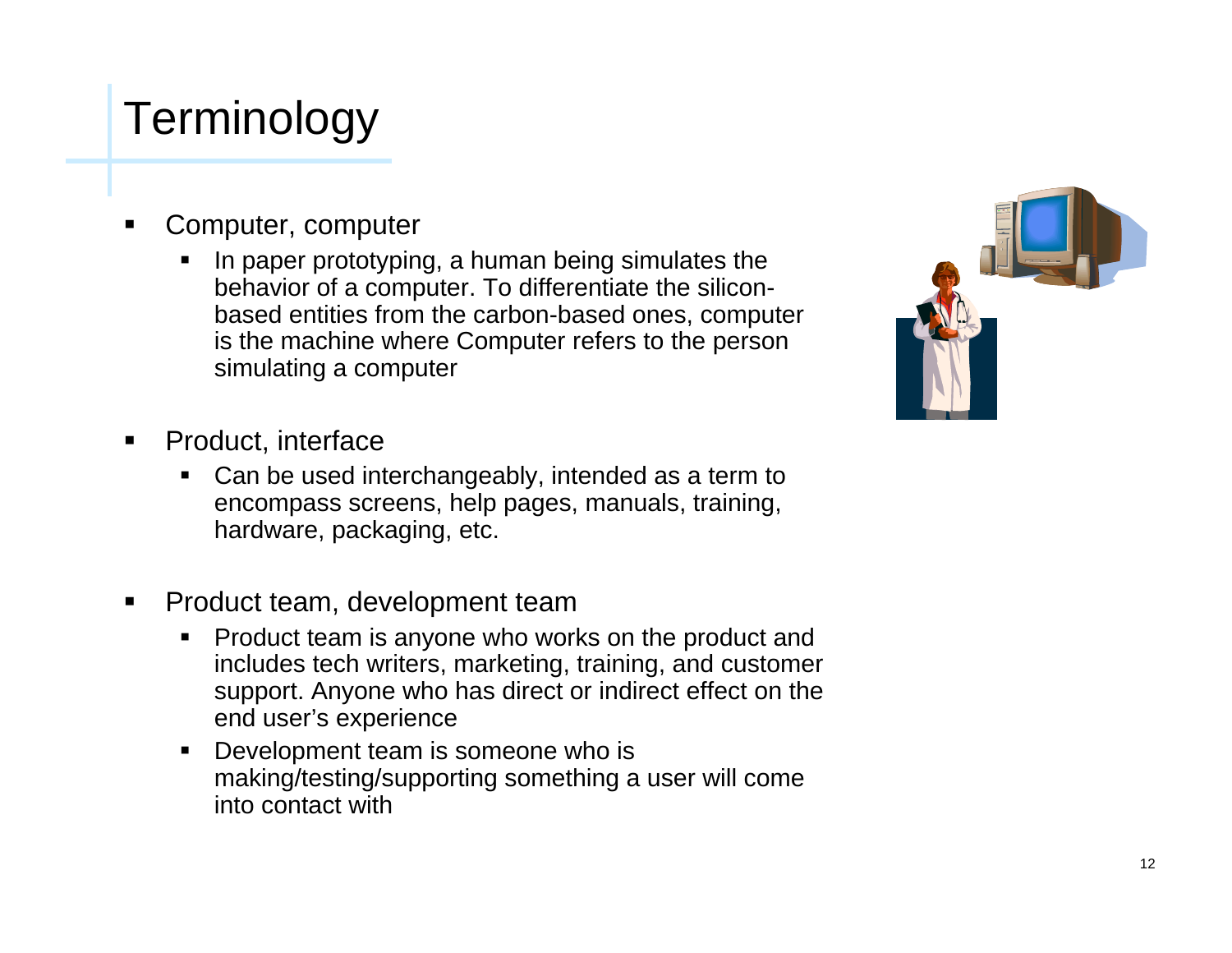## **Terminology**

- Release
	- $\blacksquare$  Moment when real users obtain the official version of the interface and start using it, could also be a launch, deployment, or rollout
- Screen
	- Generic term to mean any piece of the user interface (web page, LCD, dialog box, form, etc.)
- $\blacksquare$  Test versus Study
	- $\blacksquare$ Test refers to one session with a user
	- $\blacksquare$  Study is a series of usability tests conducted over one to several days







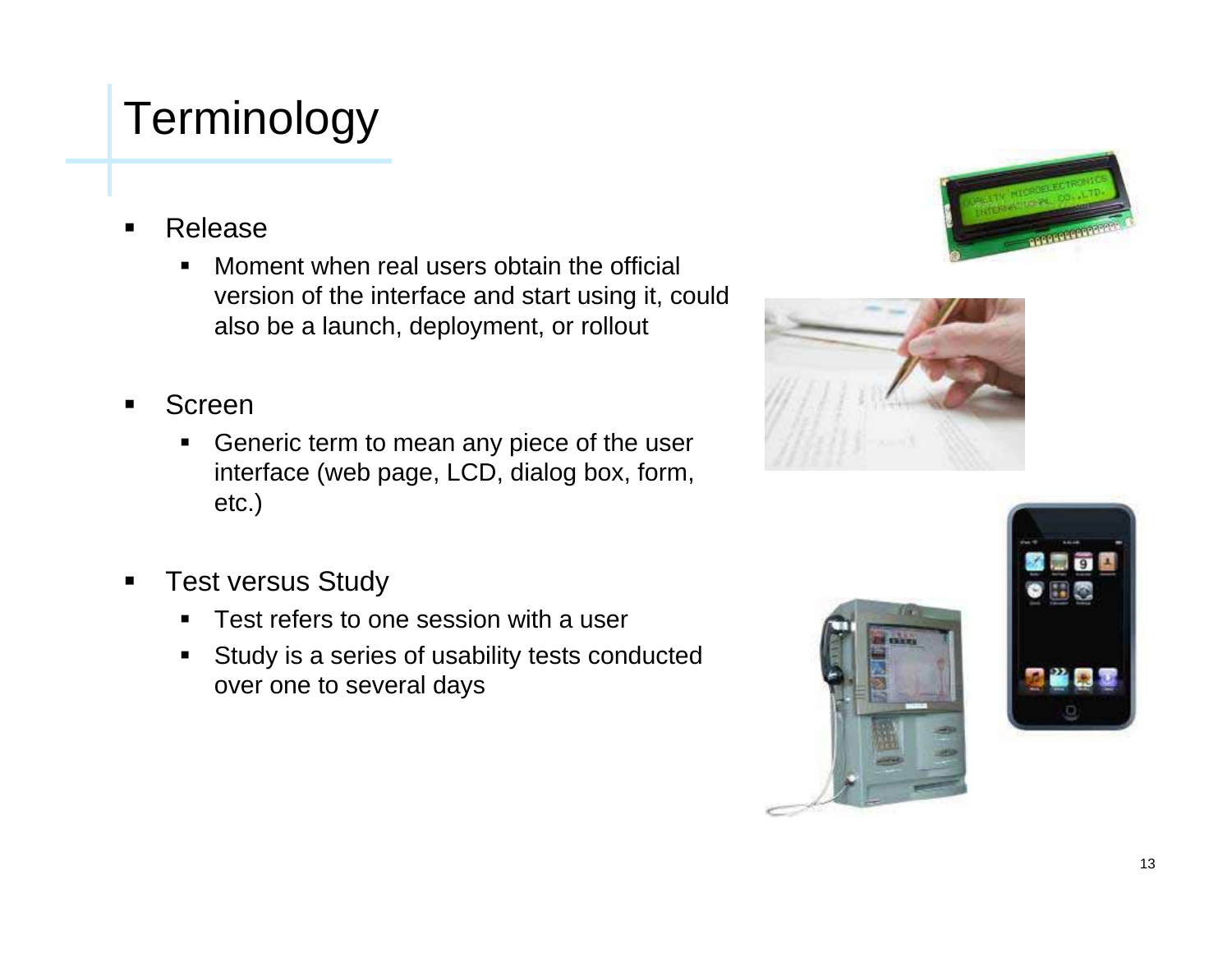## Findings From Paper Prototype Usability Tests

- $\blacksquare$  Usability issues
	- All the things you typically find in usability testing - confusing concepts, poor terminology, layout problems, lack of feedback, etc.
- $\blacksquare$  Missing (or misspecificed) functional requirements
	- Ш Users often have needs that the development team isn't aware of, or the team may have a mistaken assumption about what functionality will satisfy a user requirement.
- п Preference for one design alternative
	- Ш Sometimes there are multiple ways to provide a function and they're equally easy to implement.
	- Ш Users may have a clear preference for one way over another.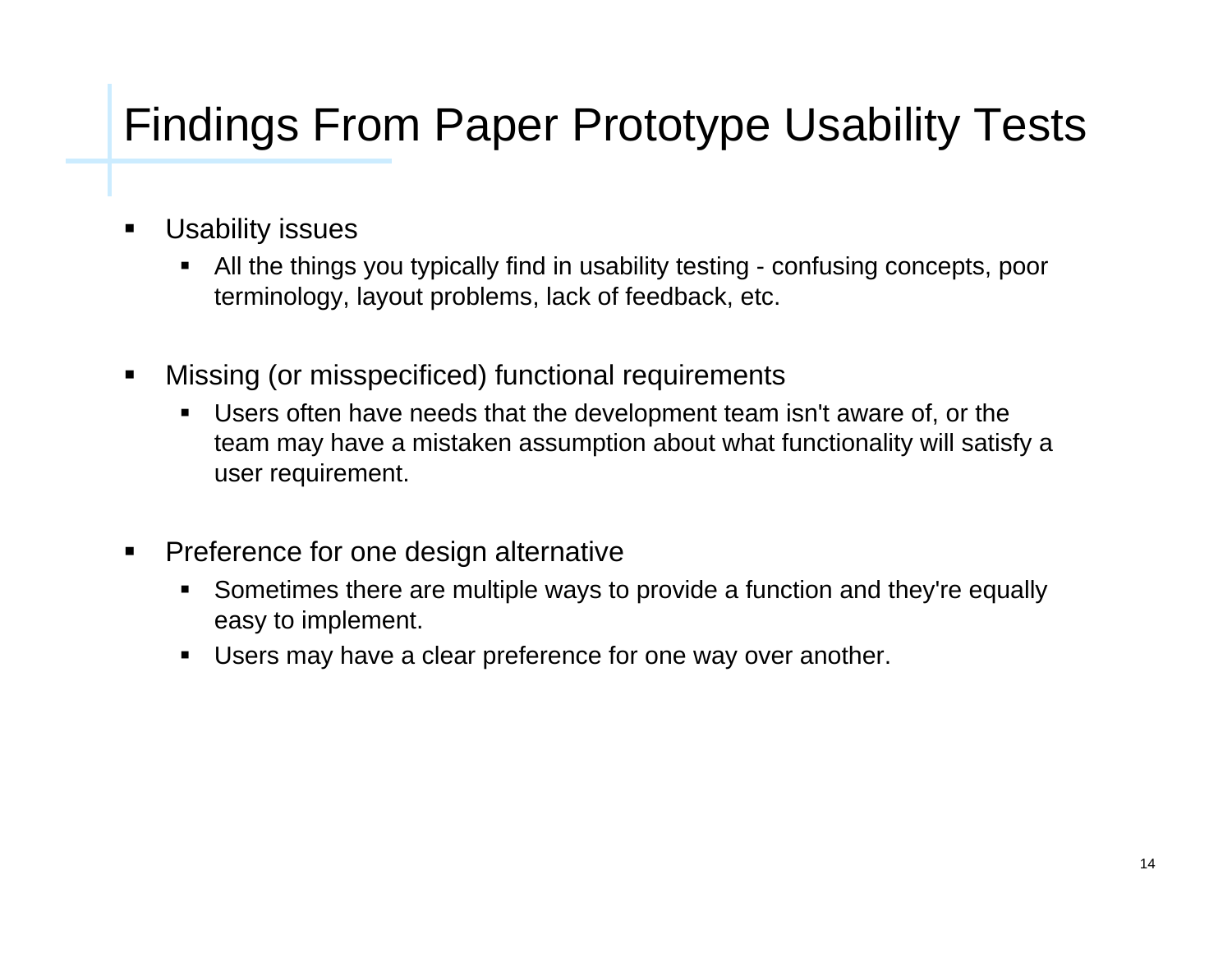## Findings From Paper Prototype Usability Tests

- $\blacksquare$ **Priorities** 
	- No company has unlimited resources — paper prototyping can separate the gotta-haves from the nice-to-haves.
- $\blacksquare$  Issues outside the user interface
	- Ш A product is more than just a user interface.
	- The brand and the company's reputation are important, as is the context in which the product will be used.
	- П Paper prototypes are often sufficiently realistic that they encourage test participants to extrapolate to real-world situations of use.
	- $\blacksquare$ Thus, they can uncover issues beyond the user interface.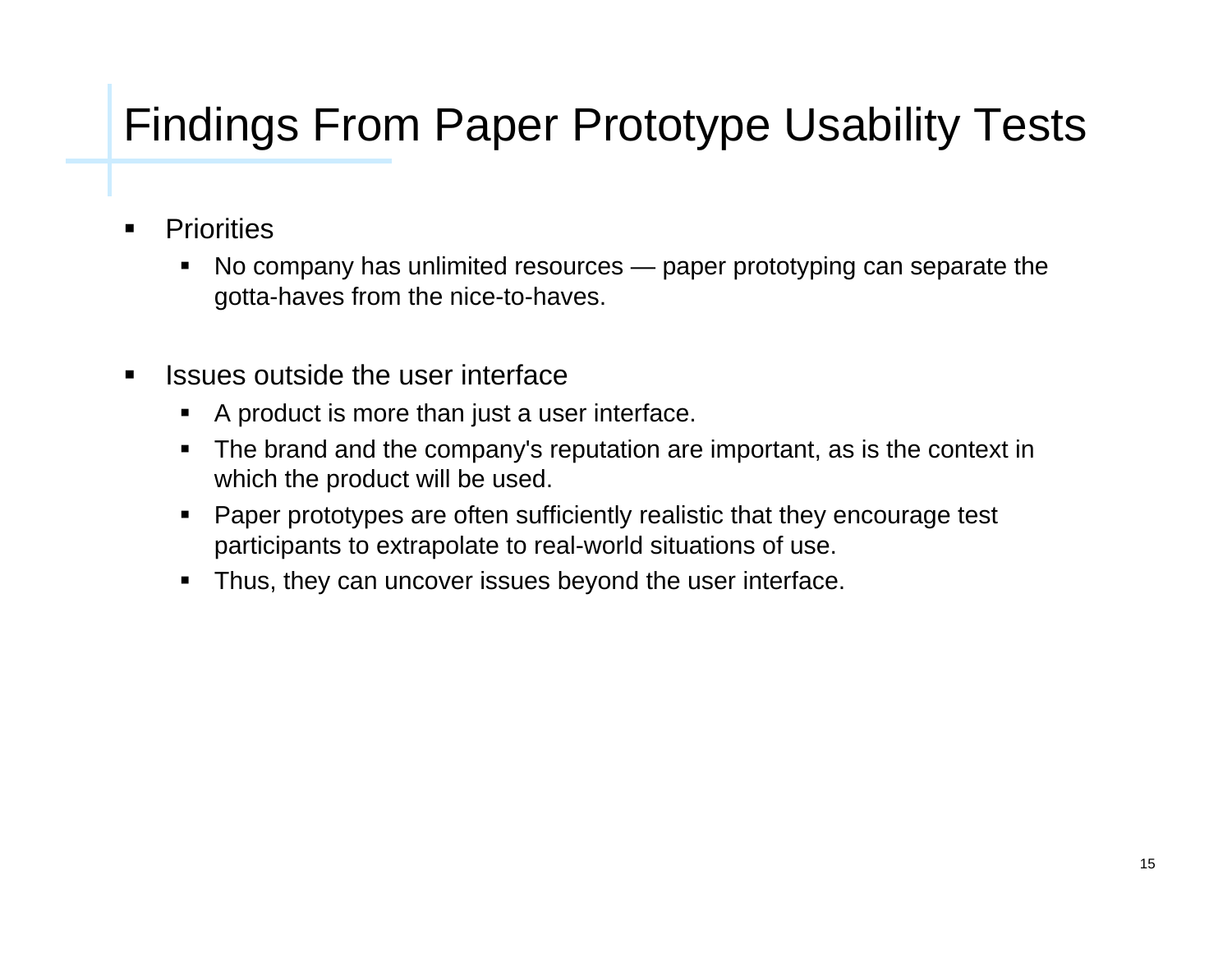- $\blacksquare$  1990s Walker Digital preparing to launch new online service
	- $\blacksquare$  Trying to figure out how unique method of selling airline tickets would work
- $\blacksquare$  Wanted to find out if average people
	- Ш Understood the service
	- П Willing to use it
- $\blacksquare$  Without consumer acceptance, business model won't succeed
	- $\blacksquare$  Focus only on technical challenges won't work



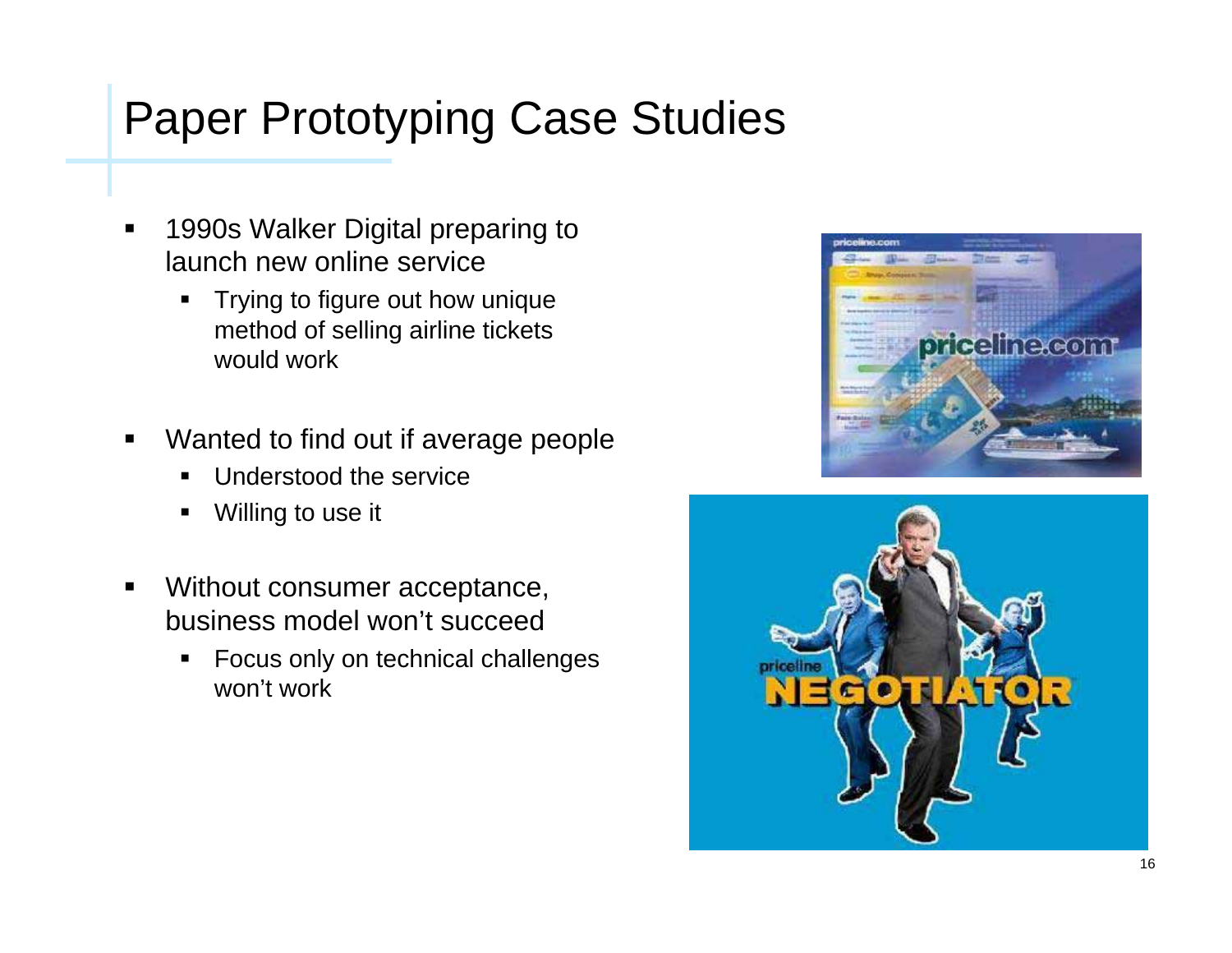- $\blacksquare$  Usability testing
	- Created paper prototype of site
	- $\blacksquare$ 2 team member played "Computer"
	- $\blacksquare$ 2 days of testing
	- 7 users who fit client profile
	- Ш Performed various ticket-purchasing scenarios

# Important Usability Issues

- $\overline{\phantom{a}}$  Asking for email to enter the site met with complete resistance
- $\overline{\phantom{a}}$  The site had to establish credibility before people were willing to transact
- $\mathcal{C}$  Three days was too long to wait for an answer

#### Found (three show stoppers) Unimportant Usability Issues

- $\overline{\phantom{a}}$  People didn't need to see the probabilities of getting a ticket; they were going to do their homework
- П People understood the concept of submitting a binding offer. They had some questions but understood what the site was offering them and how it might benefit them.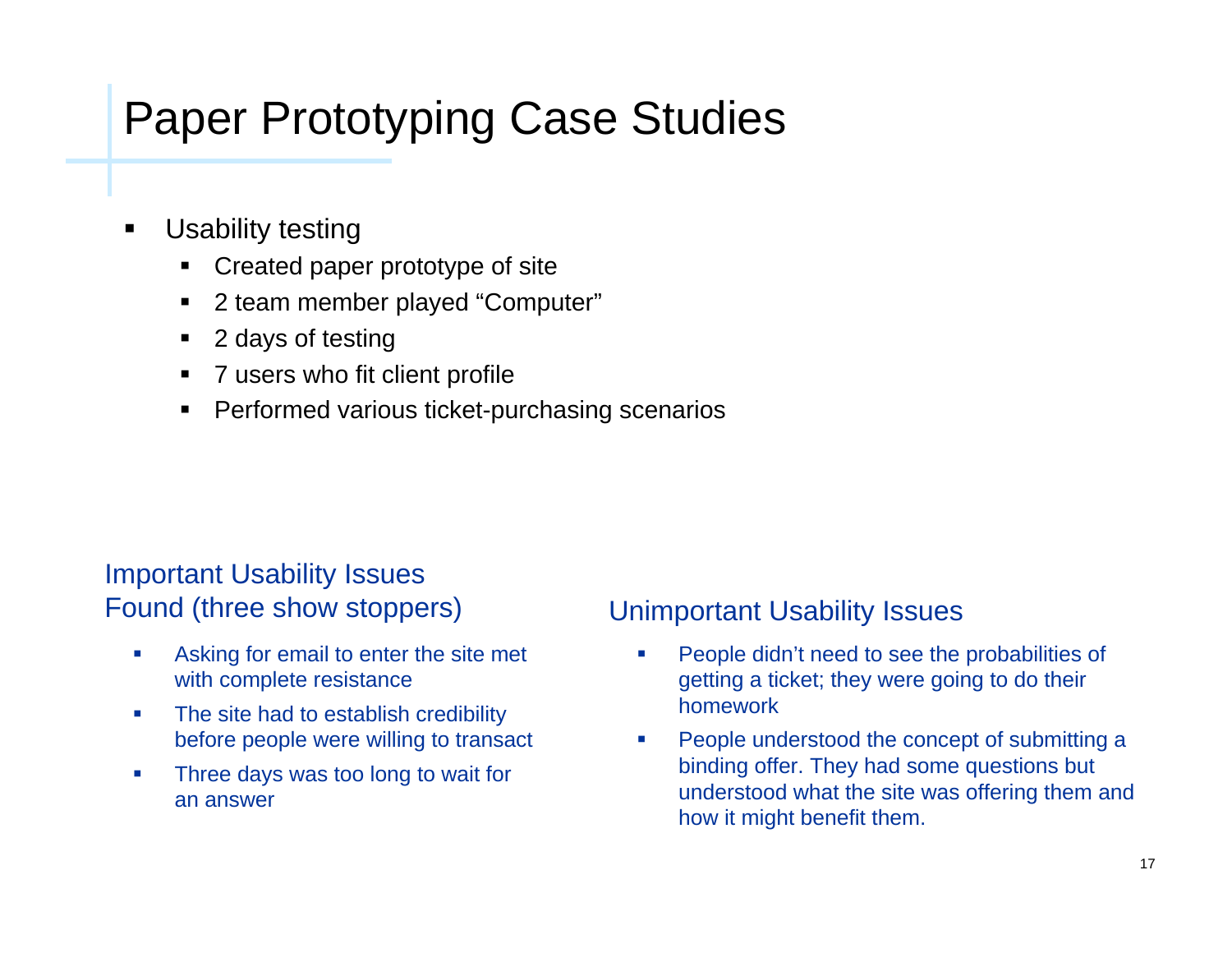■ 2002 Screen shot

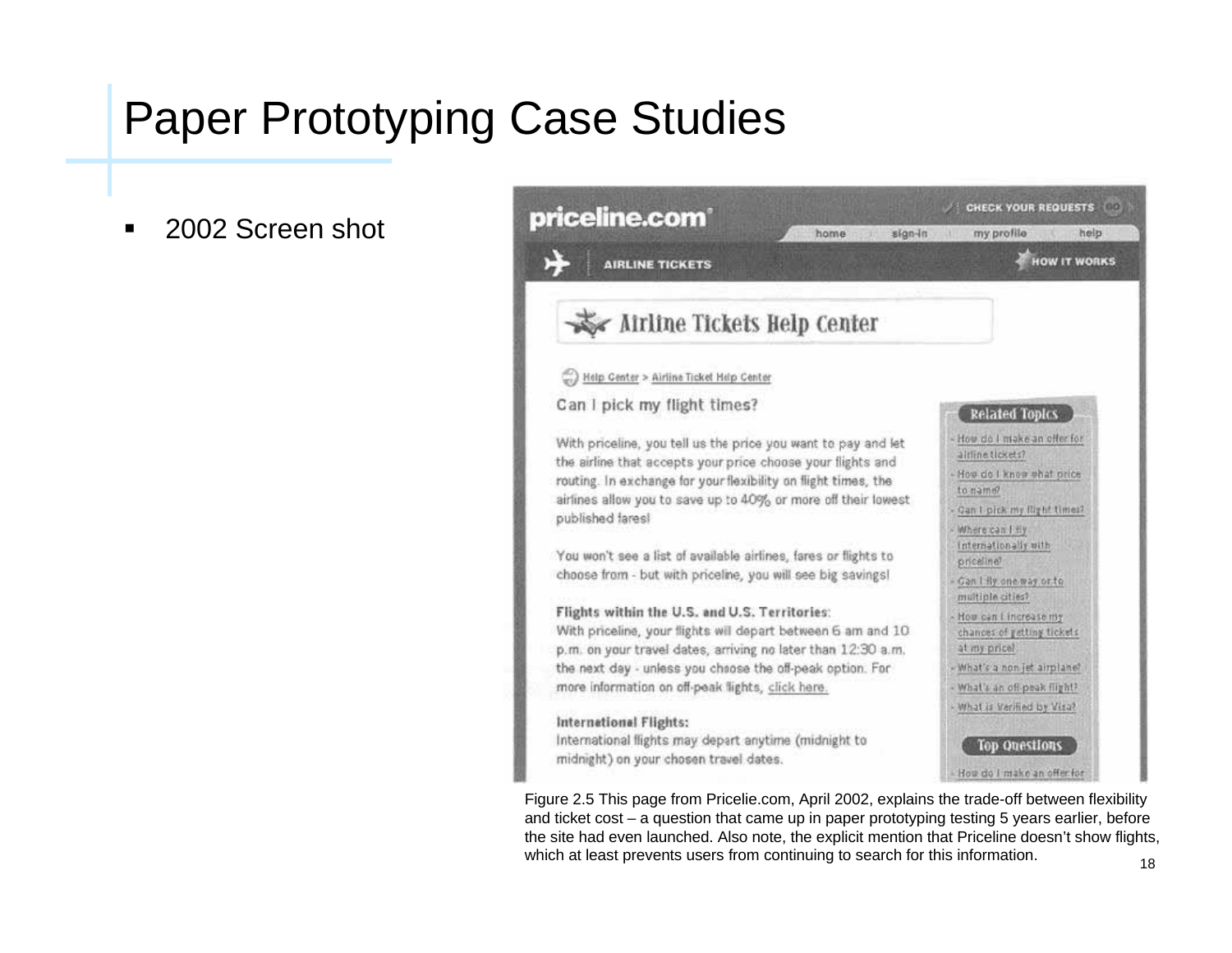#### $\blacksquare$ 2010 Screen shot

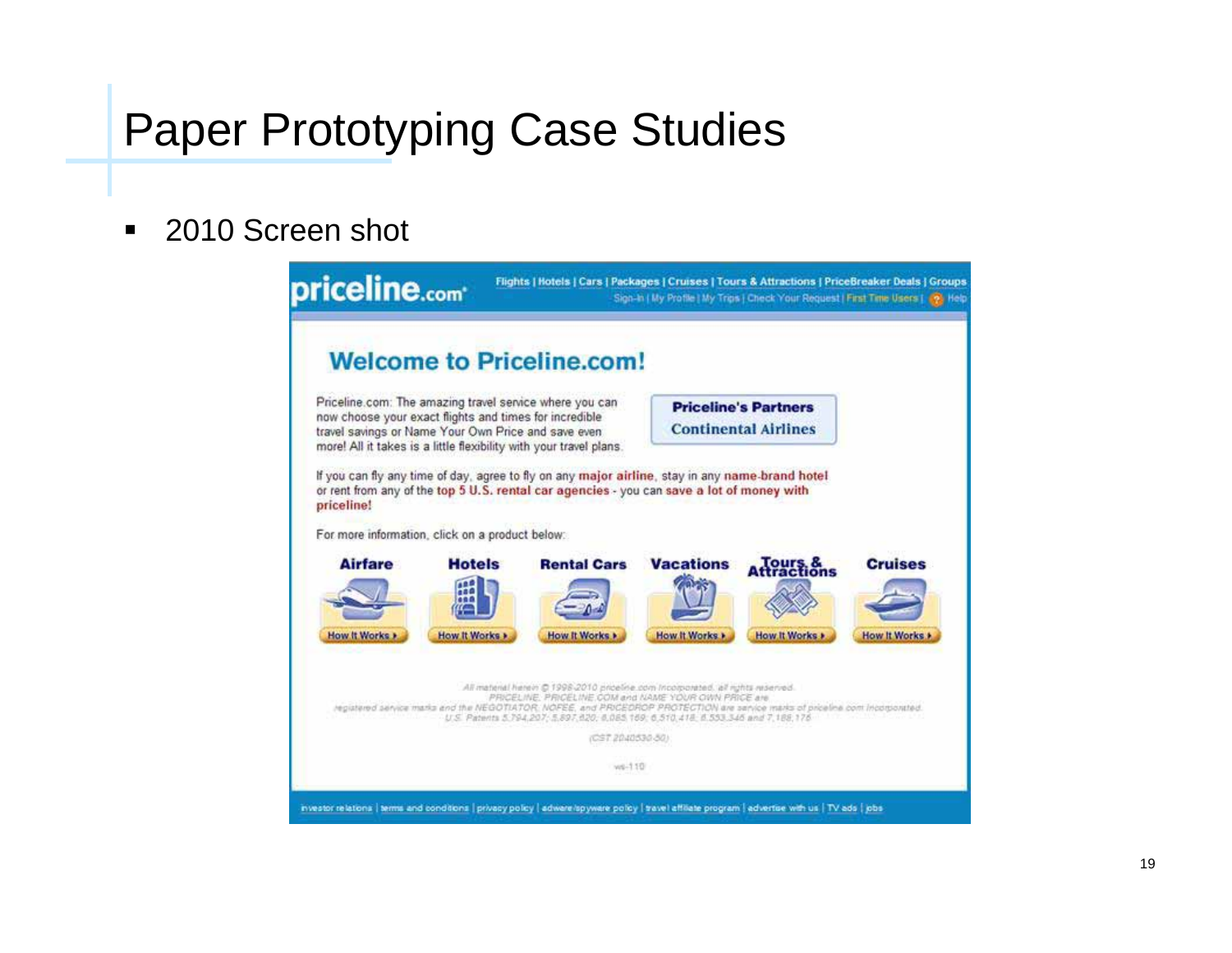- Not a new concept, idea around for decades
	- What did we do before GUIs?
- $\blacksquare$  1971, NCR: Postal Mail Sorting Machine
	- П Mail sorting done by hand, NCR wanted to partially automate process
	- Postal worker read zip code and key it in so machine route properly
	- П Should envelope appear vertical or horizontal?
		- Is it faster to move eyes left to the next envelope or up to the next envelope?
		- Hypothesis horizontal is faster, it's like reading
	- Ш Prototype using foam board and stiff paper
		- **Envelopes shifted manually, user pressed** buttons to indicate which way to go
		- Result vertical is faster, addressed are compressed more vertically

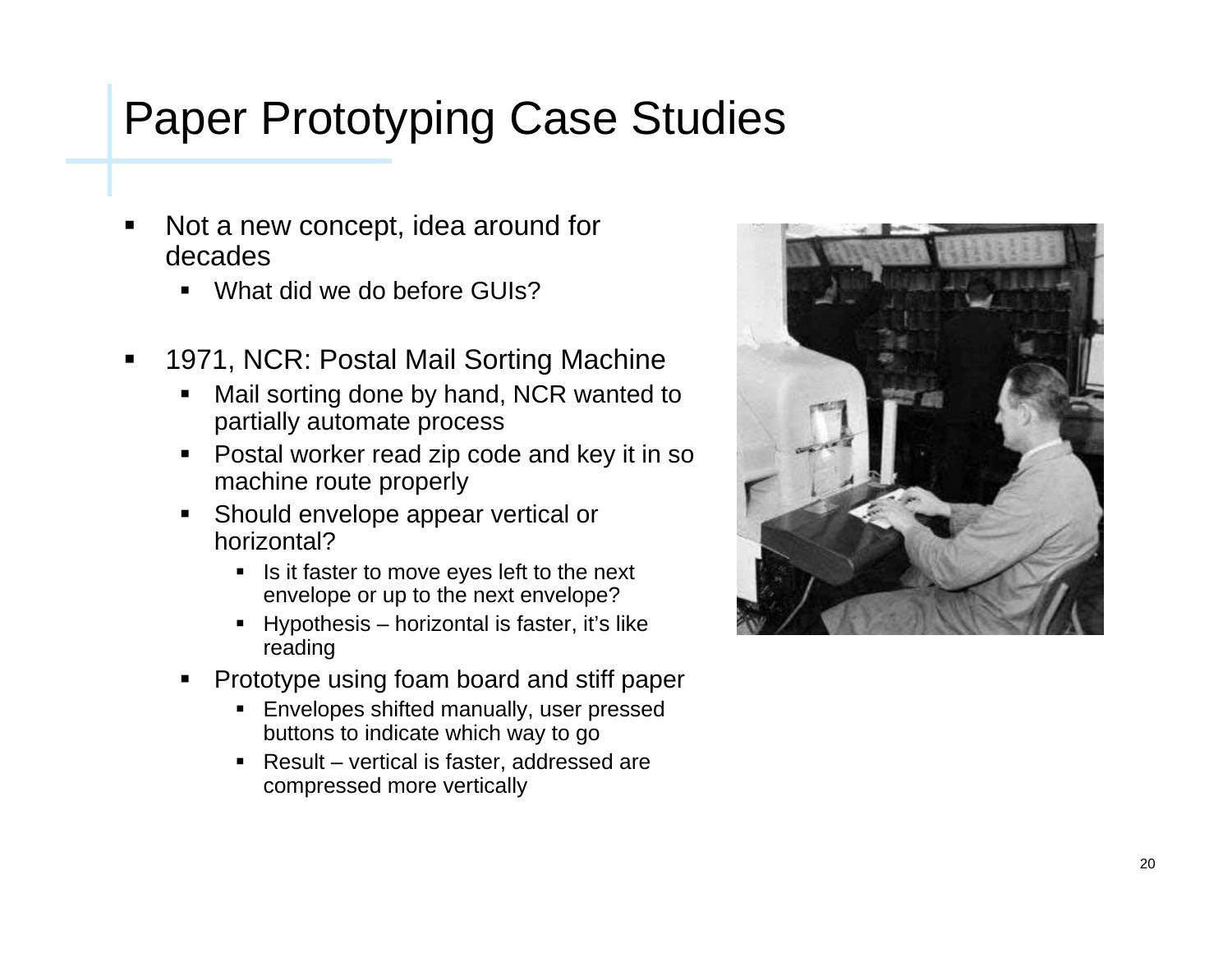- 1974, Xerox: Stenographic Translator
	- п Color-screen editing station for computertranslated court reporter notes
	- П Users would have to navigate between multiple screens which change while the user edited text
- п Prototyping
	- 250 pages of screen drawings
	- Ш Stenographer instructed on how device would work and asked to perform several tasks
		- Bringing up notes, editing them, adjusting the steno's "profile", printing
	- П Experimenter flipped between pages
- Results
	- **Complete user interface designed, tested,** refined in 4 weeks
	- **Stenographers using 12 beta machines able to** quickly learn and use them for creating transcripts

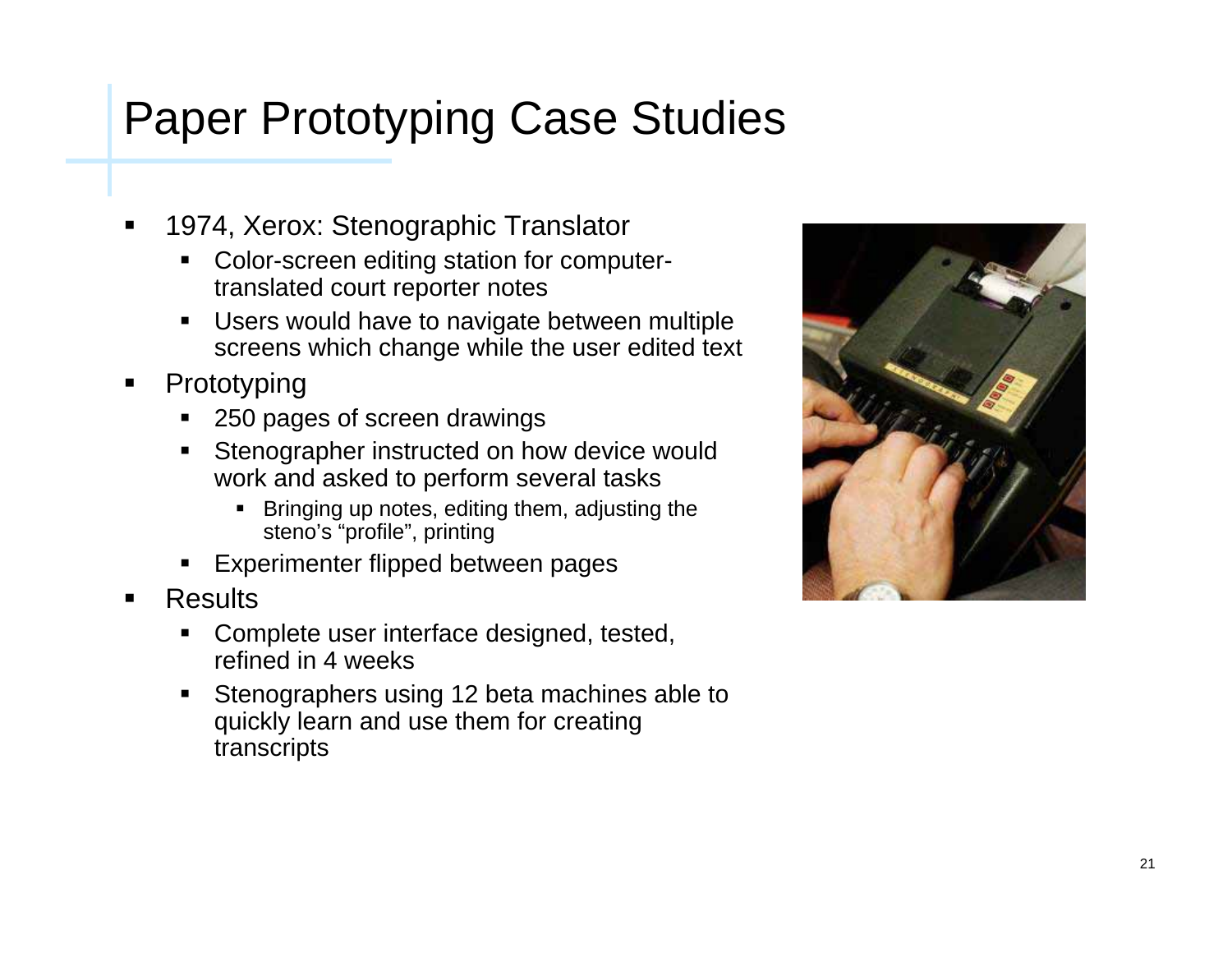#### Making a Paper Prototyping Chapter 4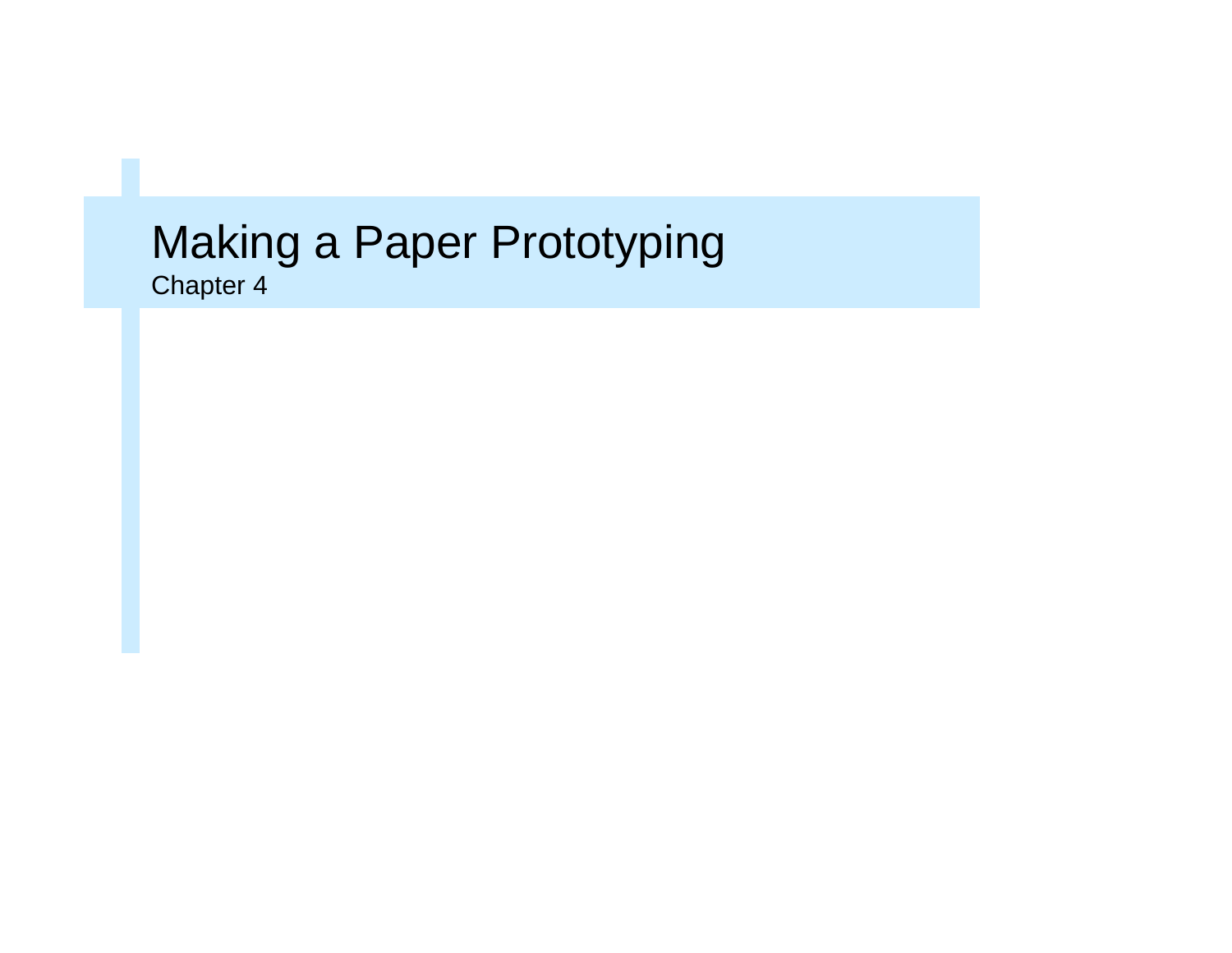# Creating a Background

- Helpful to create background that goes underneath prototype
	- Ш Help orient users that they are looking at a computer screen or electronic display
	- Controls appear on every screen – no need to redraw, quick to change
	- Help define visible region (when parts are all over)
	- Screen real estate
	- Ш Help with video taping (where to setup camera)
- If you have screen shots then you don't need a background



Figure 4.4 A background for a Windows application (the Palm Desktop) drawn on a large piece of paper. The menu bar, tool bar, and left-hand buttons appear on every screen. All other prototype pieces are placed on top of this background. Note that the toolbar icons have been replaced by their corresponding words.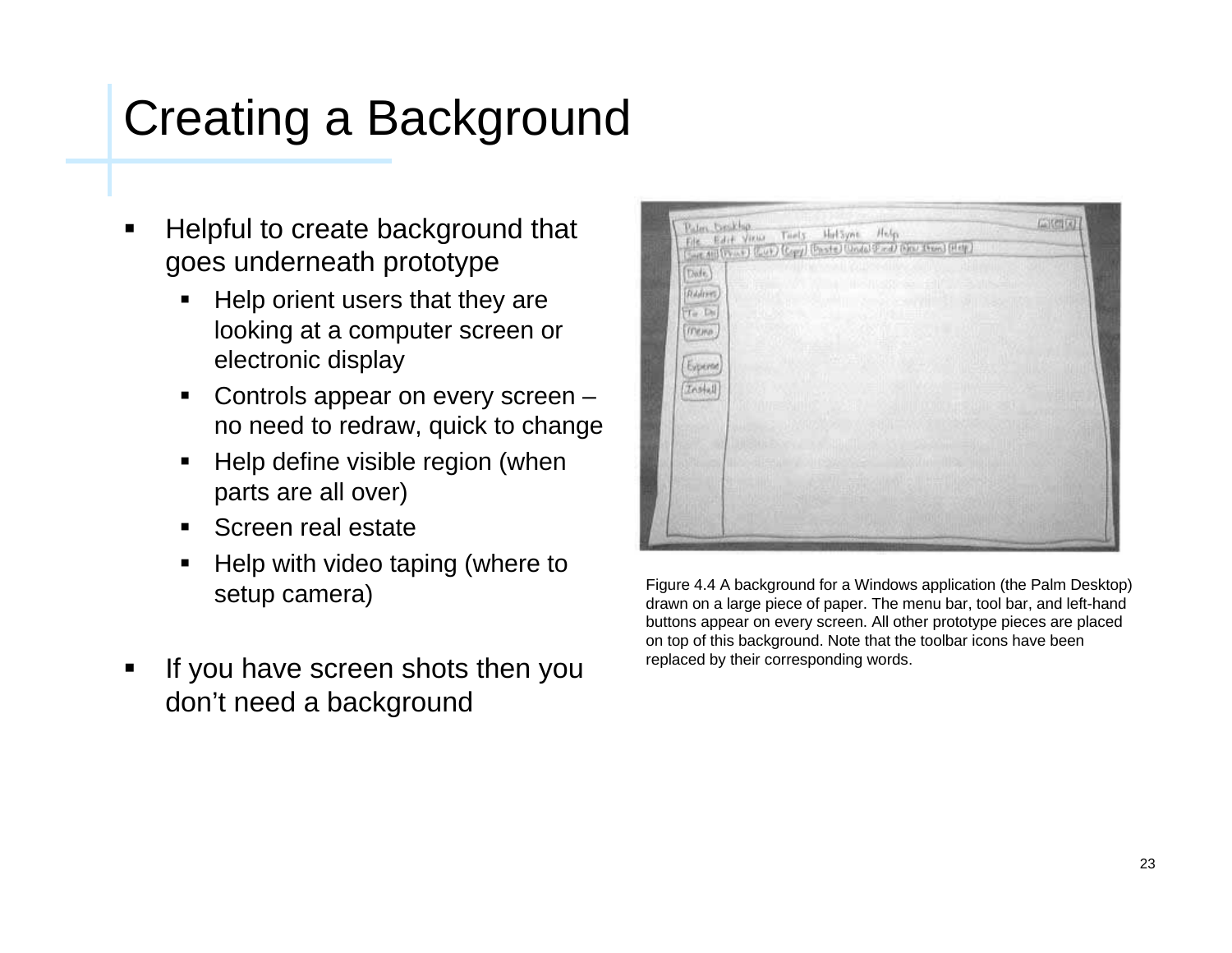# Creating a Background

- Software Application Background
	- Use main window if interested in one application
	- Start with OS if interested in multiple apps, or test launching the app
		- Draw only enough of the familiar OS elements to orient users
- $\blacksquare$  Browser Background
	- Version or brand isn't important
	- п Use only most common buttons
	- Ш You can start by telling users "You've opened your favorite web browser and typed in www.whatever.com"
	- Distinguish between multiple windows or one window with several boxes



Figure 4.5 A background for testing a Web site can consist of just the most common browser buttons. The browser brand or version isn't important – this background says "internet Explorer" simply to inform users they're looking at a Web browser.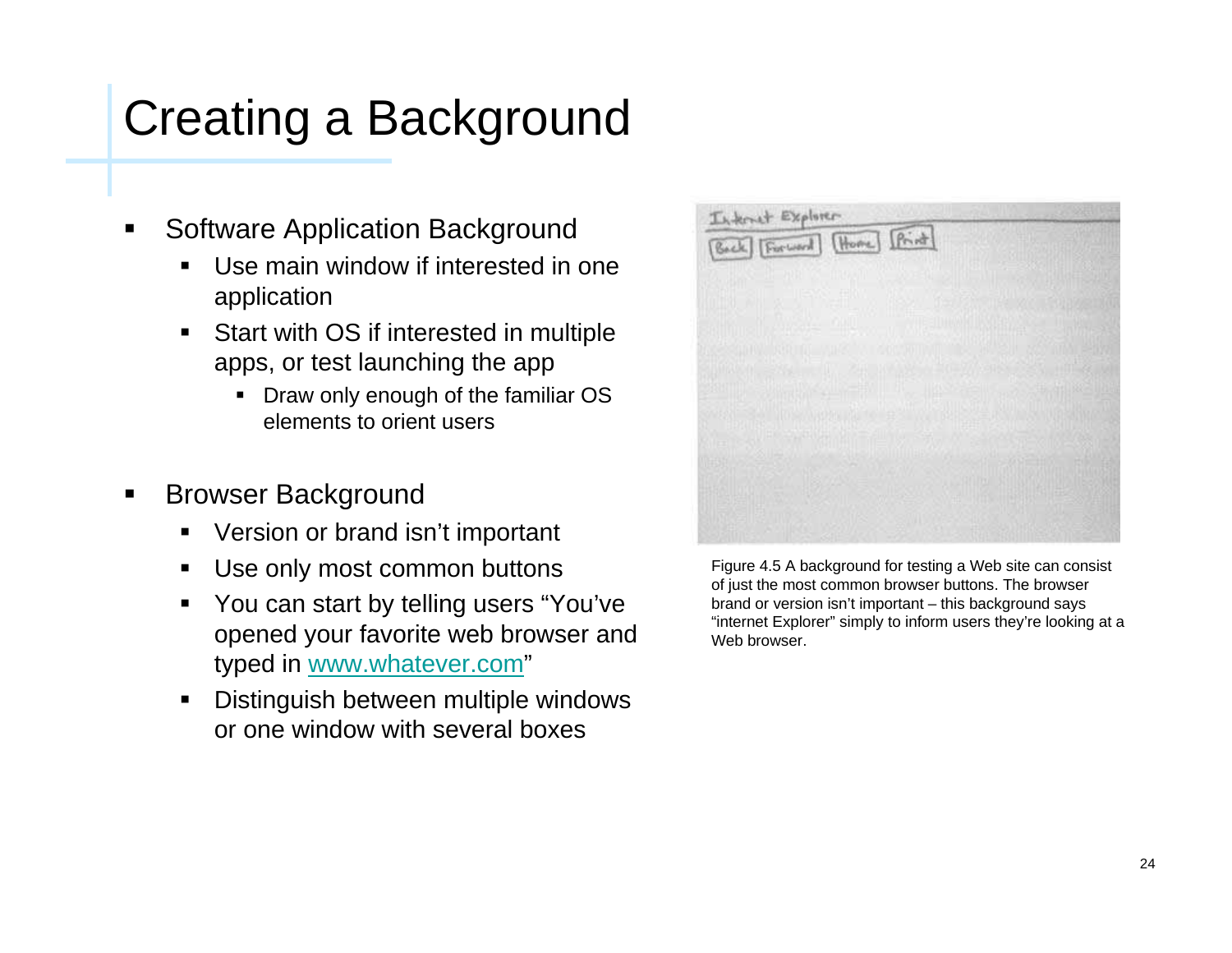# Creating a Background

- Small Screen Interfaces
	- П When to incorporate display constraints?
		- Depends on what you are testing functionality or layout
	- Many graphical packages available to create each screen, then print for testing
	- Ш Blinder approach
		- Card with a drawing of device with a cutout where display is
		- Use grid or graph paper to accurately represent character/icon sizes



Figure 4.6 For a small-screen device where size constraints are important, you can make a blinder using a photograph of the device, somewhat larger than life. Use hand-drawn content on an appropriately sized grid for the display.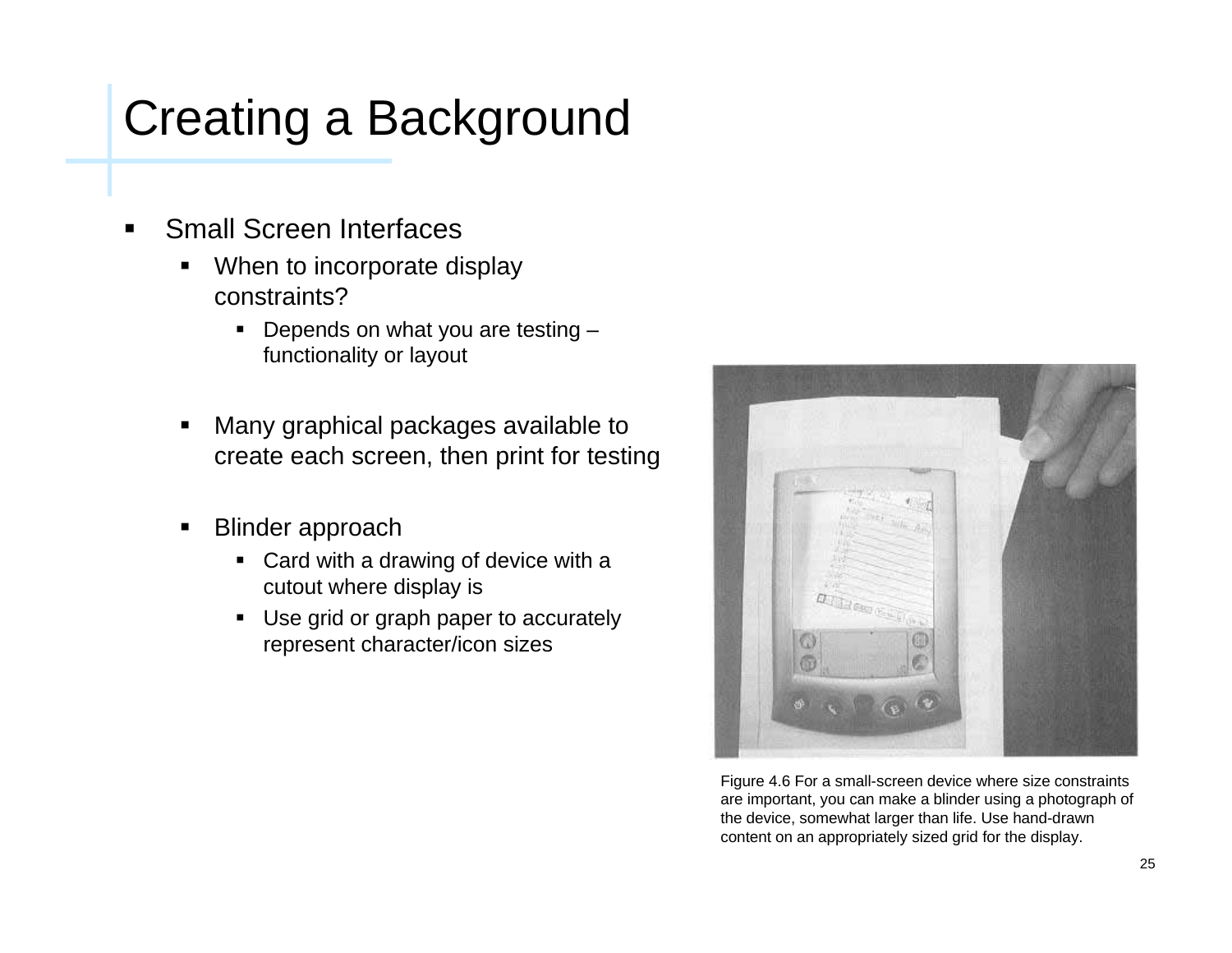- $\blacksquare$  Need to create screens placed on top of the background
- $\blacksquare$  Buttons and checkboxes
	- Removable tape
	- $\blacksquare$  As user touches desired option, Computer moves or adds tape
	- Some users will do this themselves
- $\blacksquare$  Tabbed dialog boxes
	- П Metaphor for stacked of index cards
	- $\blacksquare$  Prototype with a stack of index cards, using removable tape to make tabs
	- $\blacksquare$  When user click on tab, move card to top of stack

| Kange nom!                        |                      |
|-----------------------------------|----------------------|
| Row:                              |                      |
|                                   | Hide row             |
| O Height: UB<br>@ Fif largest fmt | Break page           |
| Column:                           | at rew               |
| O Width: E 图                      | <b>I Hide</b> column |
| Default width: 9 2 Break page     |                      |
|                                   | at colomn            |

Figure 4.7 Radio buttons/checkboxes

| El Properties for: [Russe [V] [2] [2]                               |
|---------------------------------------------------------------------|
| <b>CONTECT</b><br>Basics                                            |
| Range nomil<br>$R_{\text{NN}}$                                      |
|                                                                     |
| O Height: Bill<br>Et diargest fact<br><b>IT Hide</b> row<br>Column: |
| I Break page<br>O Width: LB                                         |
| Default width: 985 Break page<br><b>Il Hide</b> cahinn              |
|                                                                     |
|                                                                     |

Figure 4.8 Tabbed dialog boxes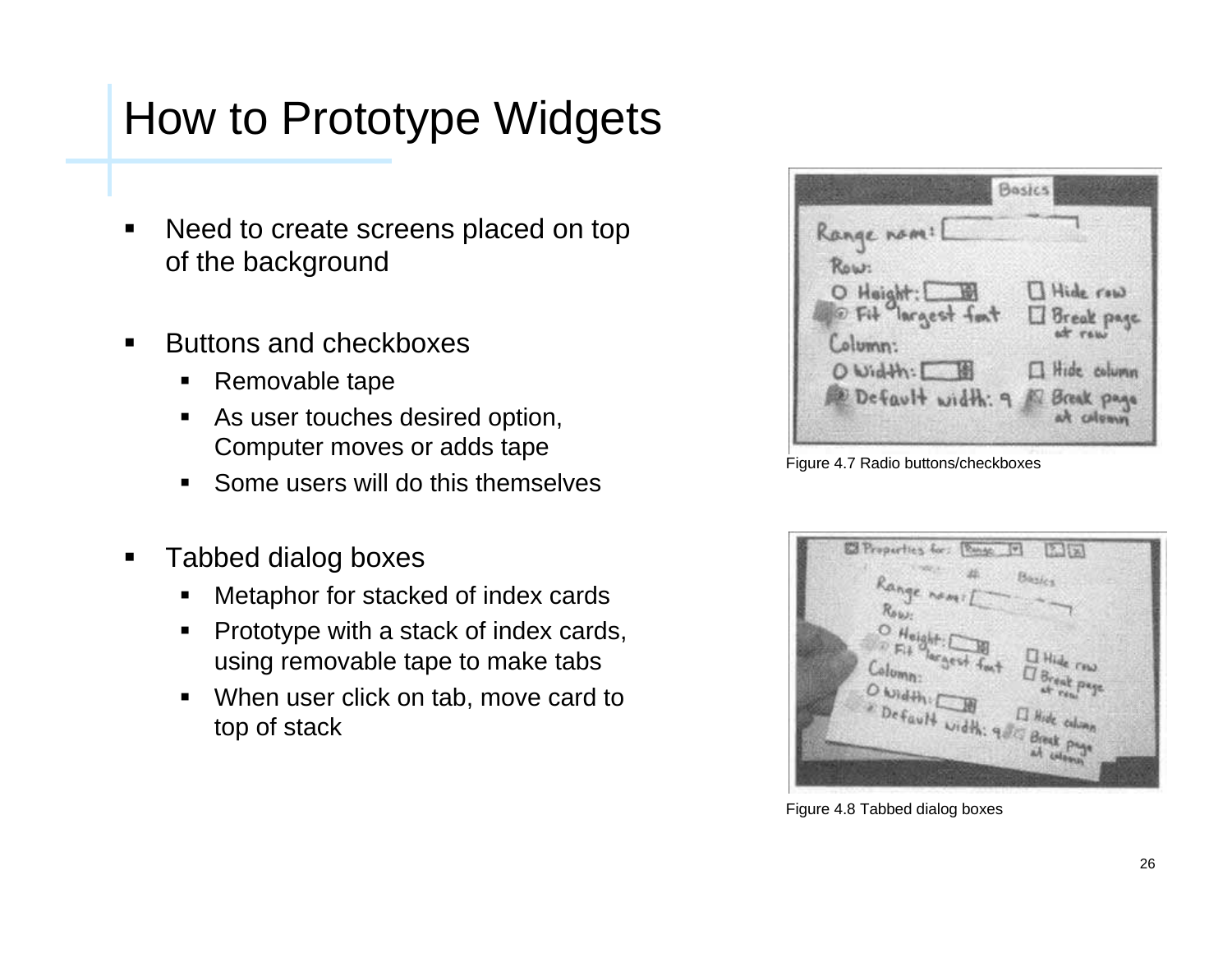- Text fields
	- п User can write on removable tape
	- $\blacksquare$ Computer can reuse later in interface
	- $\blacksquare$ Transparency may be easier for larger forms
- $\blacksquare$  Drop-down lists
	- Write default selection on prototype
	- Put rest of list on another paper
	- $\blacksquare$  When user makes selection, Computer writes to a piece of removable tape and puts on top of default



Figure 4.9 Text fields.







Figure 4.10 Drop-down lists.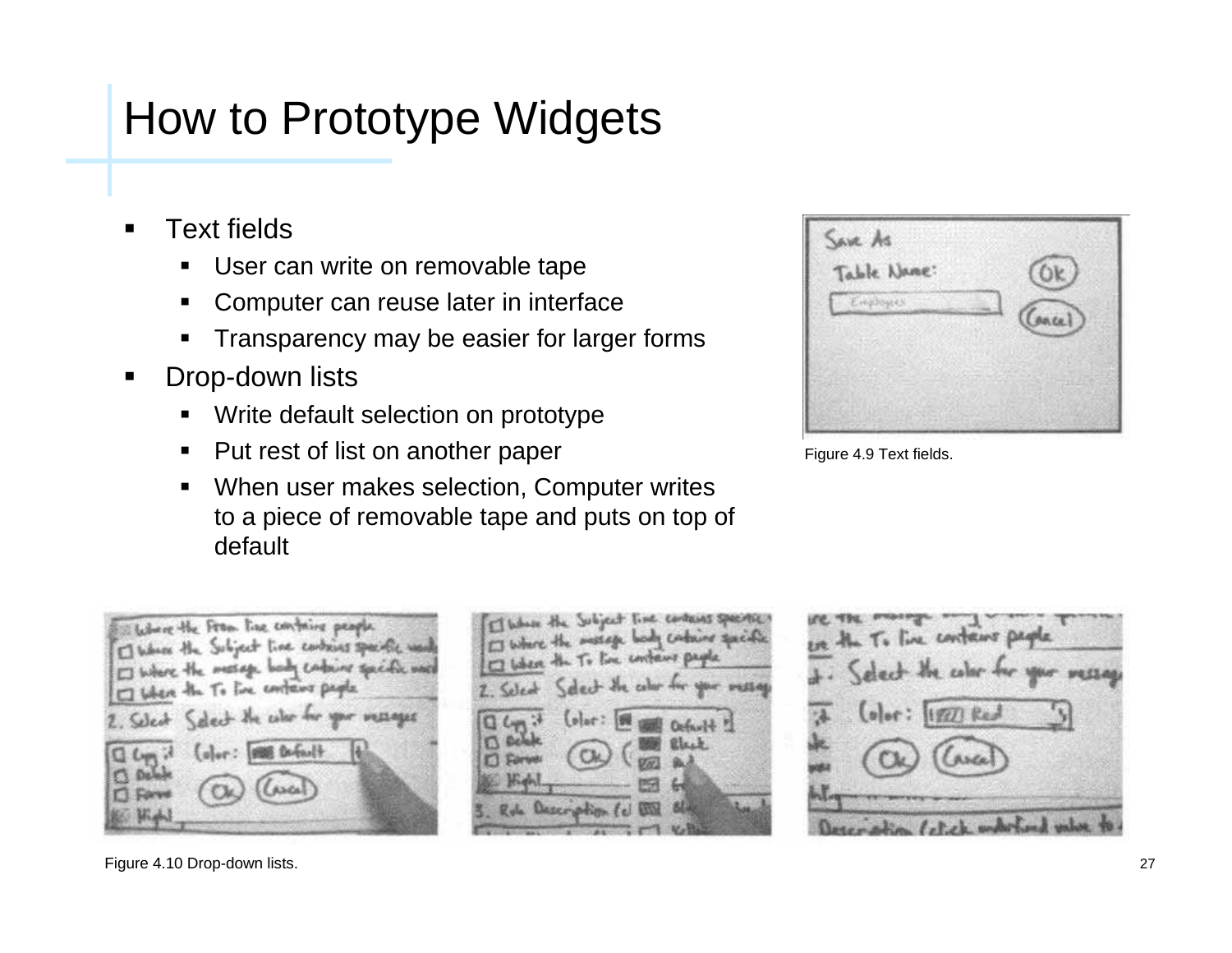- п Selection bar/highlight
	- Show which element is highlighted
	- п Make a highlighted piece from transparency that's colored

- п Expandable dialog boxes
	- $\blacksquare$  Cover the expanded part with a blank paper or fold screen so additional options are not visible
	- $\blacksquare$  When user clicks the button, remove paper or unfold screen
	- $\blacksquare$ Change the button ("Less")

|                                                                                                 | EBack [Fund-b] [sep] [Home] [[river]                                                                                                                                                           |
|-------------------------------------------------------------------------------------------------|------------------------------------------------------------------------------------------------------------------------------------------------------------------------------------------------|
| World Est<br><b>IA</b>                                                                          | WHITE A LOSHON 2                                                                                                                                                                               |
|                                                                                                 |                                                                                                                                                                                                |
| "Sout to December                                                                               | <b>Rasket of Sunfinance</b><br>many of AXIE 1                                                                                                                                                  |
| <b>ROAD ATLANTAS</b><br>THE R. F. FOOD AVE A<br><b>CARDON ROLL</b><br><b>Education</b><br>ついいいい | Braid Kill, Smilard<br><b>NUMBER IN A WEEK!</b><br>Drivingd with growing and<br>Pillyr Are, Gone ba-Jihaan Val<br>auto-dahat surtuz descuisions.<br>tham? Becket stude mule<br><b>Milkfall</b> |
| <b>SALES( BARAIN </b> )                                                                         | This cold is wishing only strategy<br>wing claim about To: Sinch man spoke for the<br><b>Bibliother Renau</b>                                                                                  |
| Due & Old Backets                                                                               | 150.549.95" (debutred)<br>V paciti p WA HS sprinting that                                                                                                                                      |

Figure 4.11 Selection bar/highlight.

| $F_{rad} + k_{e}$ place                             | UG                                                                                                                                 |
|-----------------------------------------------------|------------------------------------------------------------------------------------------------------------------------------------|
| $F_{i}, J$ what:<br><b>AND A REPORT OF A REPORT</b> | $FJ$ Next<br>Cancel<br>Mare 4                                                                                                      |
| Find & Replace                                      | $C_1$ tej                                                                                                                          |
| Find what:                                          | Find Next<br>Concell<br>$L$ ess ?                                                                                                  |
| $Saseel: [AB \t   b]$                               | <b>I Modeln</b> case<br>$\Box$ Find who be wonder only<br>I Use wildcards<br>$\Box$ Sample $L$ les<br><b>I Find all were forma</b> |

Figure 4.12 Expandable dialog boxes.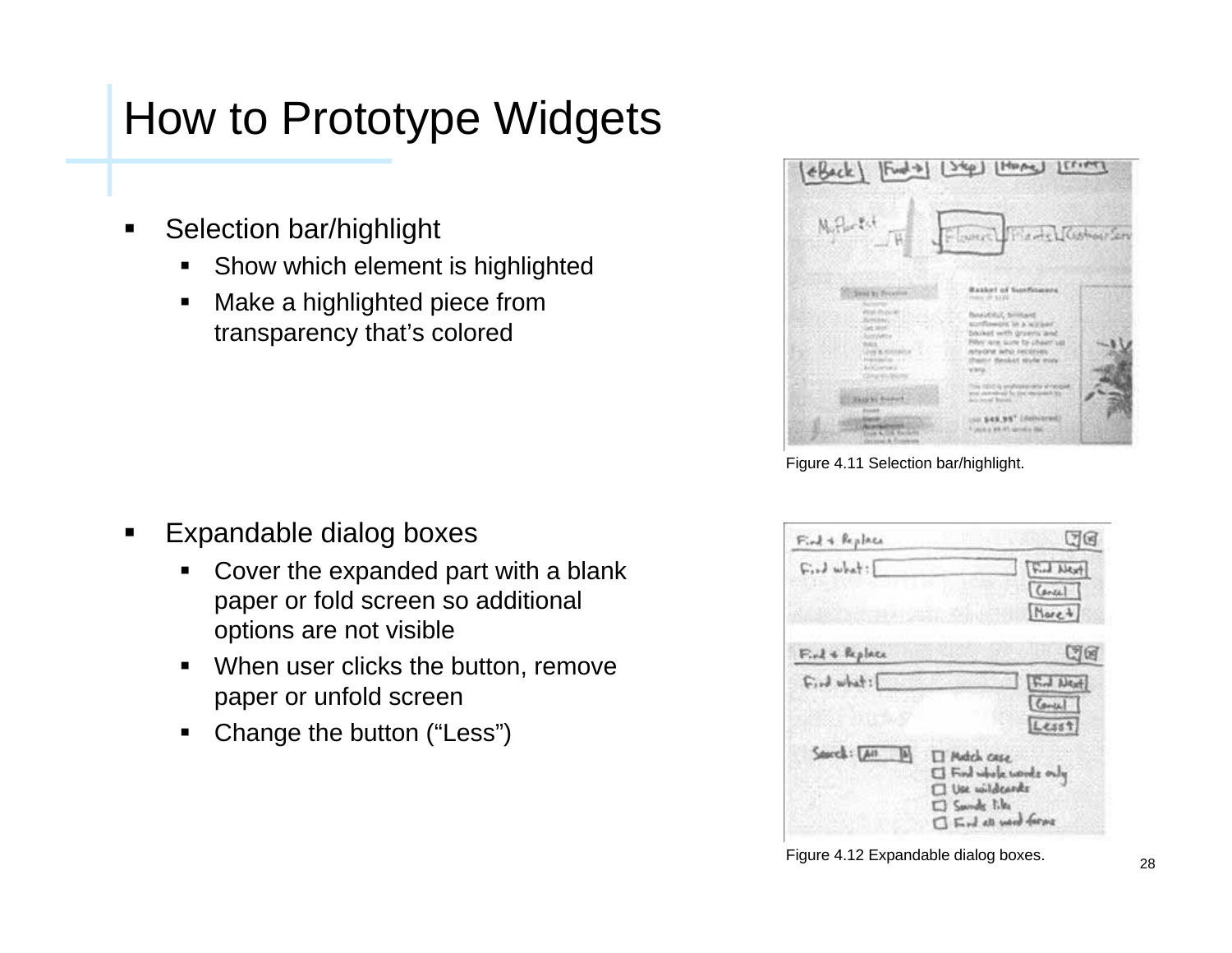- $\blacksquare$  Expandable lists
	- $\blacksquare$  Cut list into pieces and use tape so you can separate parts of list and add expanded portion
	- You don't have to support all lists, your task definitions should indicate which options users want to expand

| E C My Documents<br>$F \nightharpoonup$ Book<br>$\Box$ Chepters<br>国口 Images<br>ED References<br>ED Reviews | E C My Documents<br>日口Book<br>FI Chapters<br>$EDD$ crages<br>-17 People<br>$\left  \begin{array}{c} \begin{array}{c} -\square \end{array}$ Supplies<br>  In Widgets<br>Hit Seren Shets |
|-------------------------------------------------------------------------------------------------------------|----------------------------------------------------------------------------------------------------------------------------------------------------------------------------------------|
|                                                                                                             | <b>ED</b> References<br>BD Reviews                                                                                                                                                     |

Figure 4.13 Expandable lists.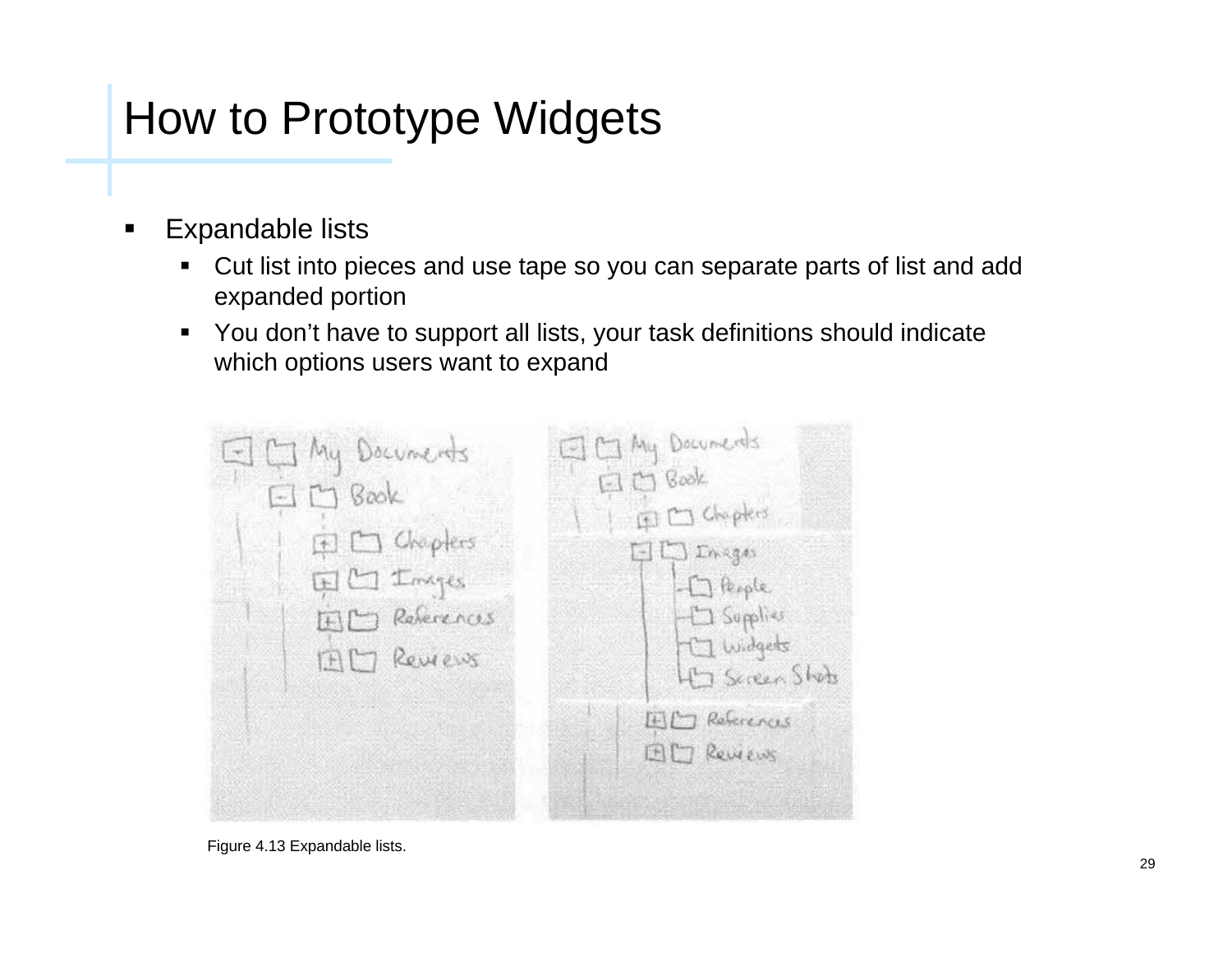- $\blacksquare$  Disabled controls
	- $\blacksquare$  Use a version with gray marker on removable tape and place it on the black text
	- $\blacksquare$  Remove gray label when option is enabled

- п **Cursors** 
	- П Arrows and I-beams not necessary
	- $\blacksquare$  What if cursor convey information
		- Draw then on small paper and put on interface as cue to user



Figure 4.14 Disabled ("grayed-out") controls.



Figure 4.15 Cursors.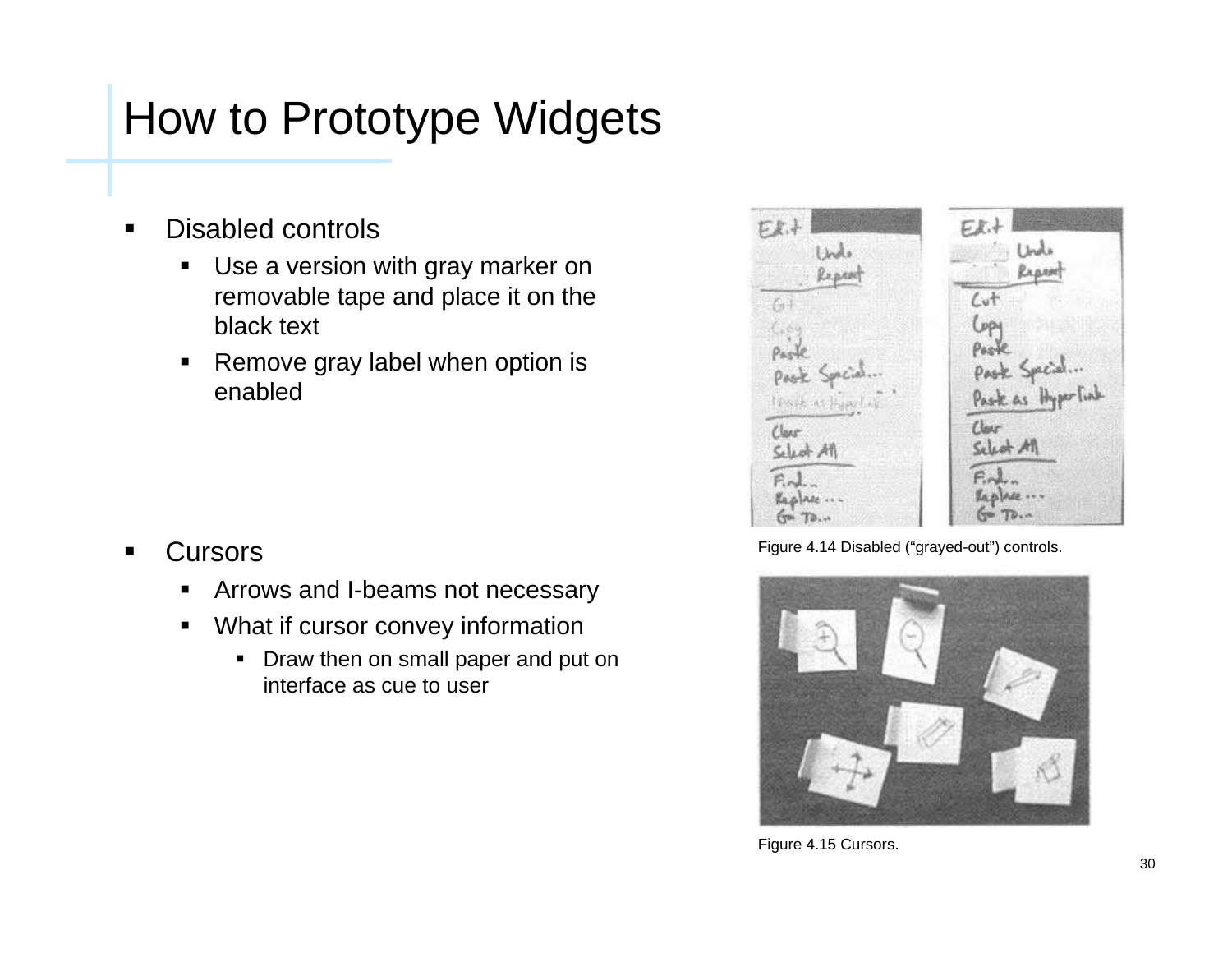#### Representing the User's Choice

- п Is it important to accurately track the user's choices?
	- Cognitive effort high if user/Computer/observers has to remember
	- Ш Makes task harder
- $\blacksquare$  Mail filtering example
	- $\blacksquare$ Start with "where the from line contains people"
	- ш Click on link, select name from address book
	- Computer replaces with user selection, now entry says "where the from line contains Craig Duncan"



Figure 4.16 As the user specifies each component of the mail filtering rule, the Computer writes it on pieces of removable tape so that all the user's actions, in the sequence they happened, are shown in the interface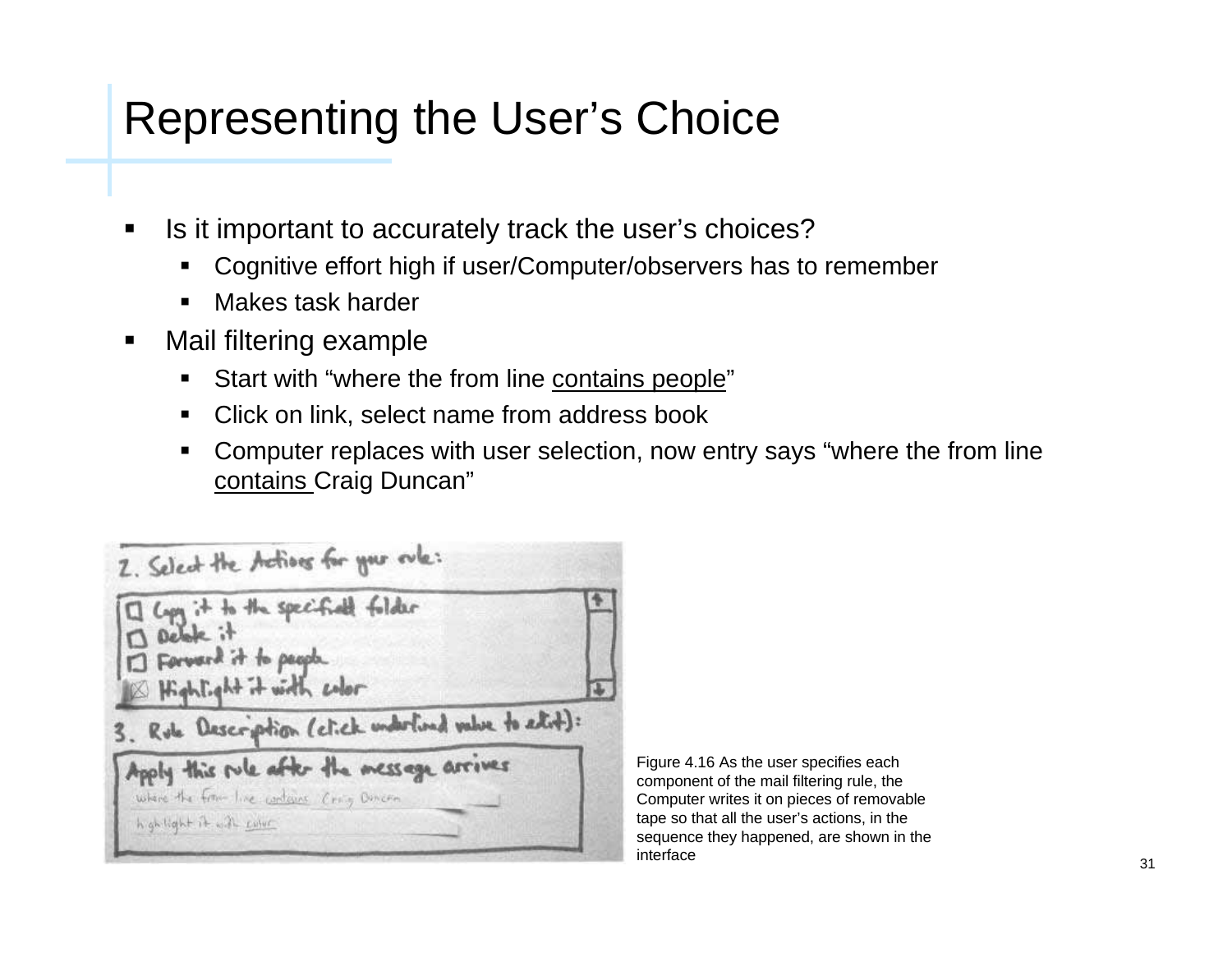## Simulating Interaction

- п Many aspects of HCI can be simulated by human to get feedback
	- Complex or subtle interaction can't be simulated perfectly and may be a drawback of paper prototyping
- $\blacksquare$  Tooltips/mouseovers
	- $\blacksquare$  Tell user final version will support tooltips
	- $\blacksquare$  If user wants to see tool tip, point and ask "What is this" and them what it would say
- $\blacksquare$  Rollover/pop-up menus
	- П Harder to simulate, most users will click on menu drop down and click to make selection
	- Ш May still have problems with rollover menus

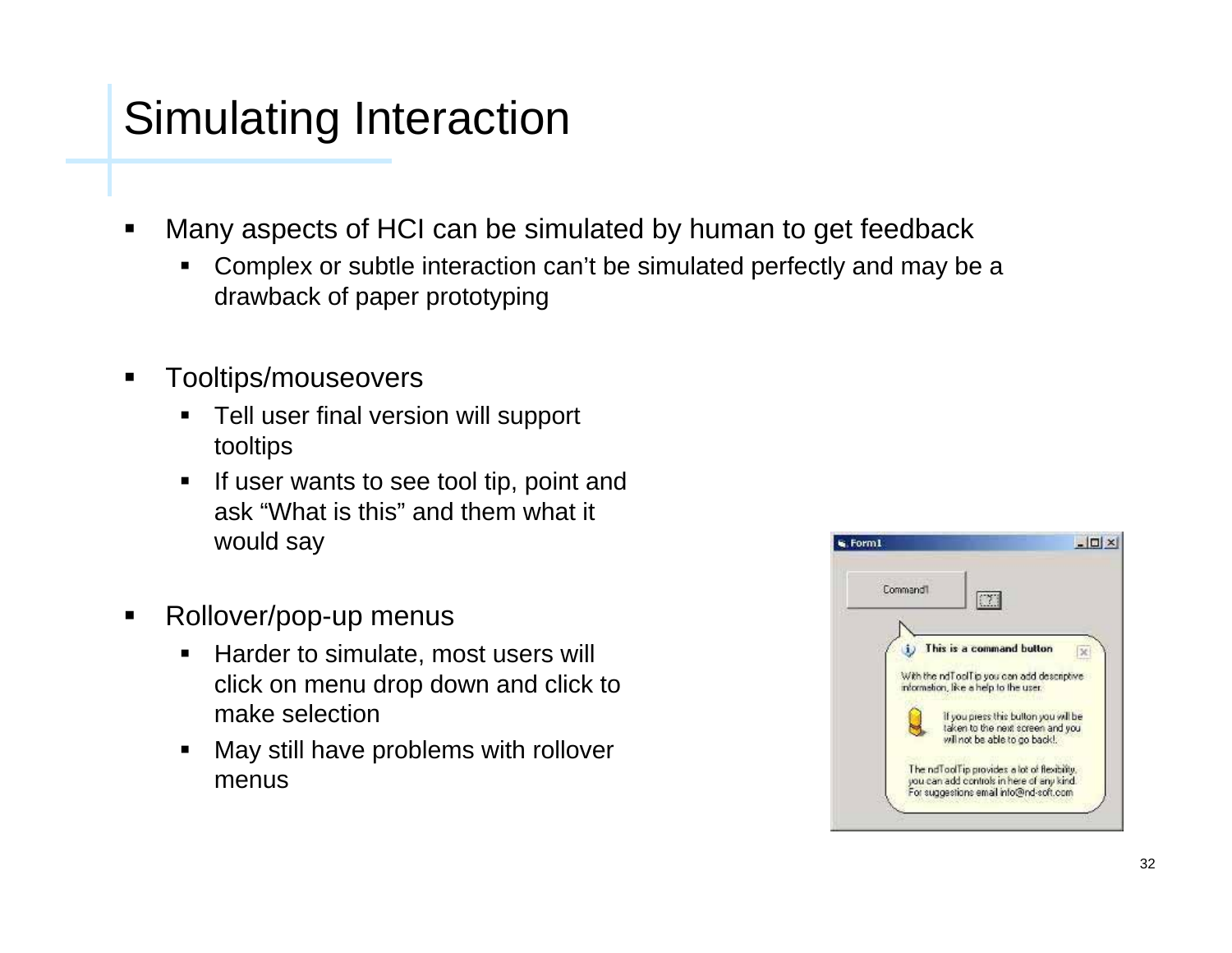# Simulating Interaction

- Beeps
	- Say "beep"
- $\blacksquare$  Drag & Drop
	- $\blacksquare$ Most user don't try in unfamiliar interface
	- **Ask users to specify what they are dragging** and where they are dropping
	- **Computer can talk through the visual change** that takes place
- $\blacksquare$  Right mouse menus
	- Tell users at start that right mouse menus exists
	- $\blacksquare$ If they want to see one they should tell you

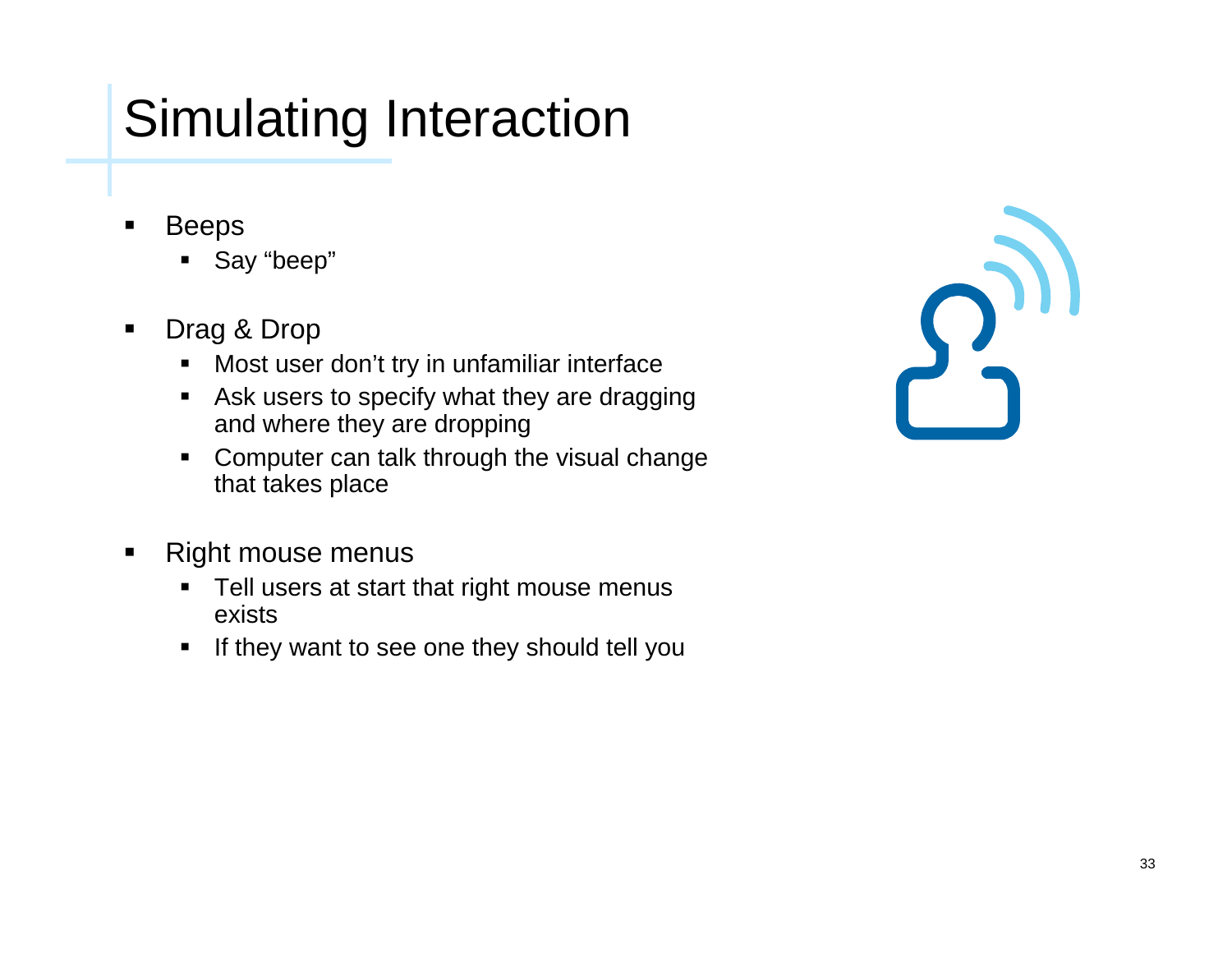# Simulating Interaction

- Sliders, progress indicators
	- П Can be done verbally
	- Cut two slits in piece of paper and use a strip for the slider
- $\blacksquare$  Animation and video
	- $\blacksquare$  Simulating rapidly changing images not feasible
	- П Use video player to show video
- $\blacksquare$  Web site links
	- $\blacksquare$  Tell users if they are not sure if something is a link, point and ask
- **Scrolling** 
	- Ш Fold paper so users don't see what's below, unfold when user scrolls
	- $\blacksquare$  Cutout in large cardboard, slide page Up/down as user "scrolls" Figure 4.17 It's usually not necessary to get fancy about up/down as user "scrolls" simulating scrolling, but if you need to do it you can use a





cutout and move the scrolled piece behind it.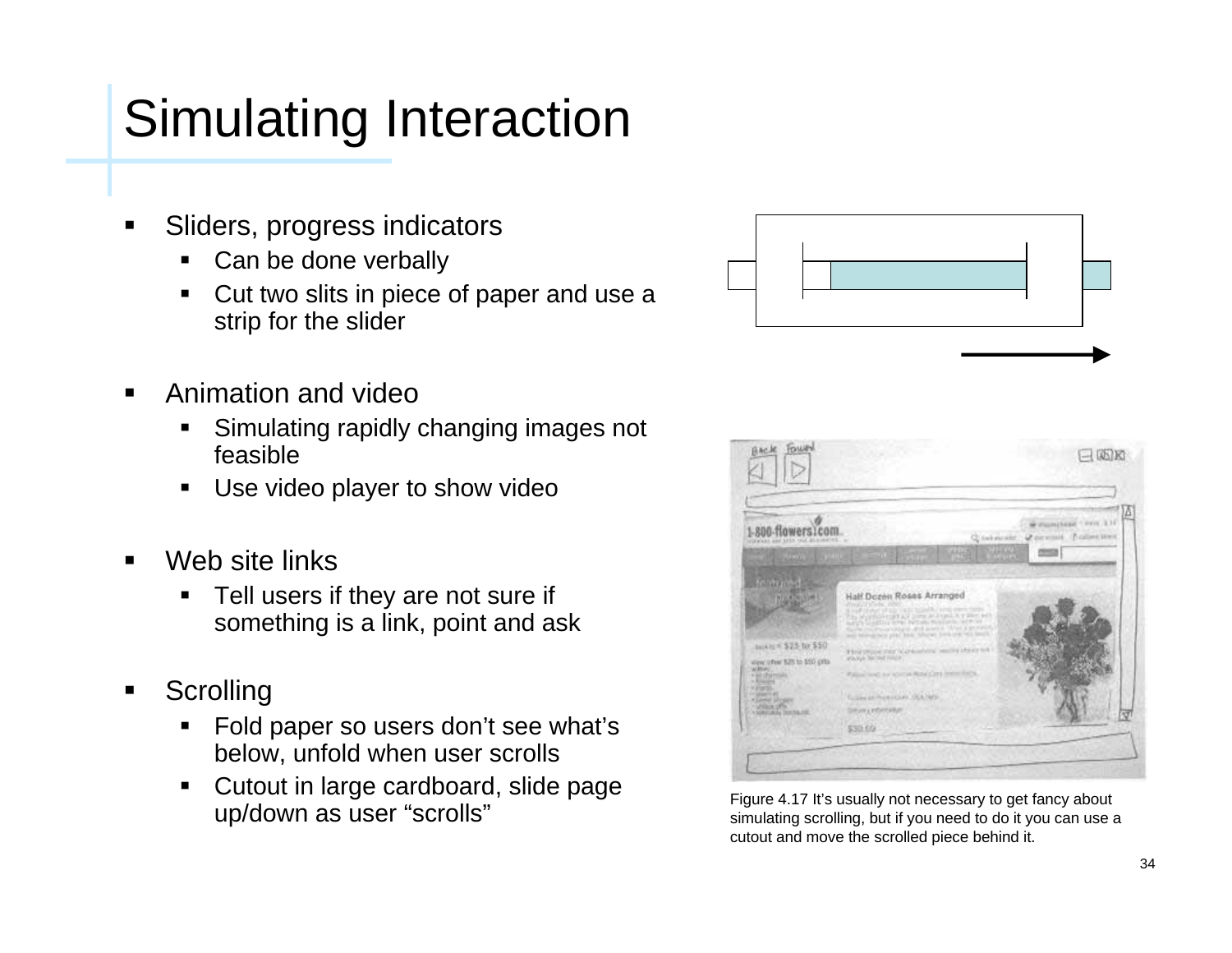- $\blacksquare$  Interface not limited to screen, it's everything user interacts with during process of accomplishing goal
	- Ш Printed manuals, online help, hardware devices, human beings, knobs, buttons
- $\blacksquare$  Hardware Props
	- Tape backup system
		- $\blacksquare$ Provide blank tape
		- $\blacksquare$  Make "Whirr!" noise when drive making funny noises
	- $\blacksquare$  Portable MP3 Player
		- Know when connected to computer to complete functions or on device itself



Figure 4.18 If a software interface works in conjunction with a hardware device, you can set it on the table and have users interact with it as part of the prototype.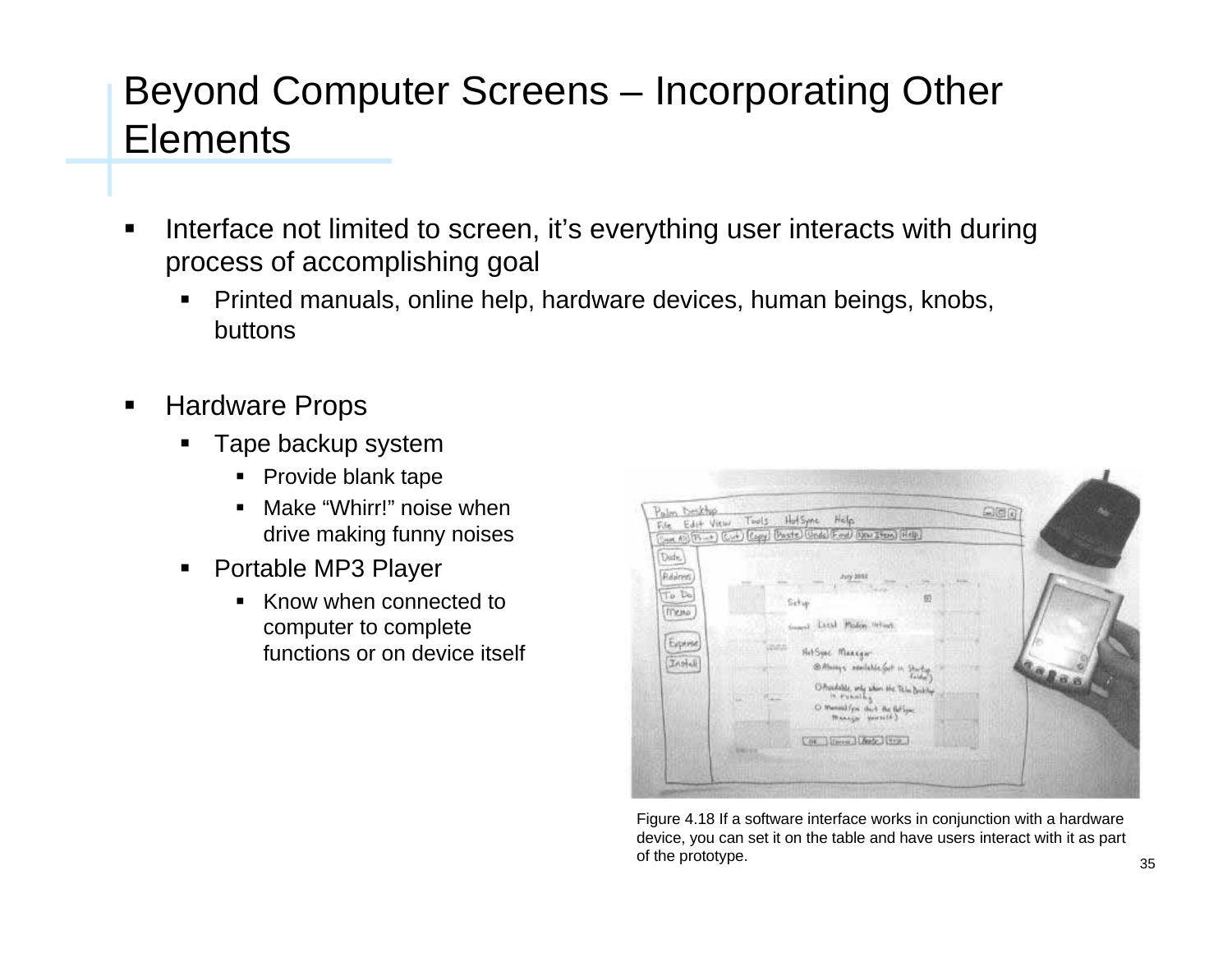- $\blacksquare$  Hardware Devices
	- $\blacksquare$  Interaction can be with a piece of equipment
	- $\blacksquare$  Instrument panels, medical equipment, consumer appliances
	- Ш "Paper" prototype includes cardboard, Fome-Cor, or other



materials to create 3D prototype Figure 4.19 The mock-up of the manual version of the manual version of the can recycling machine. In testing, a visible researcher stood behind the machine to accept or reject each can while another used color pieces of paper to simulate the indicator lights.

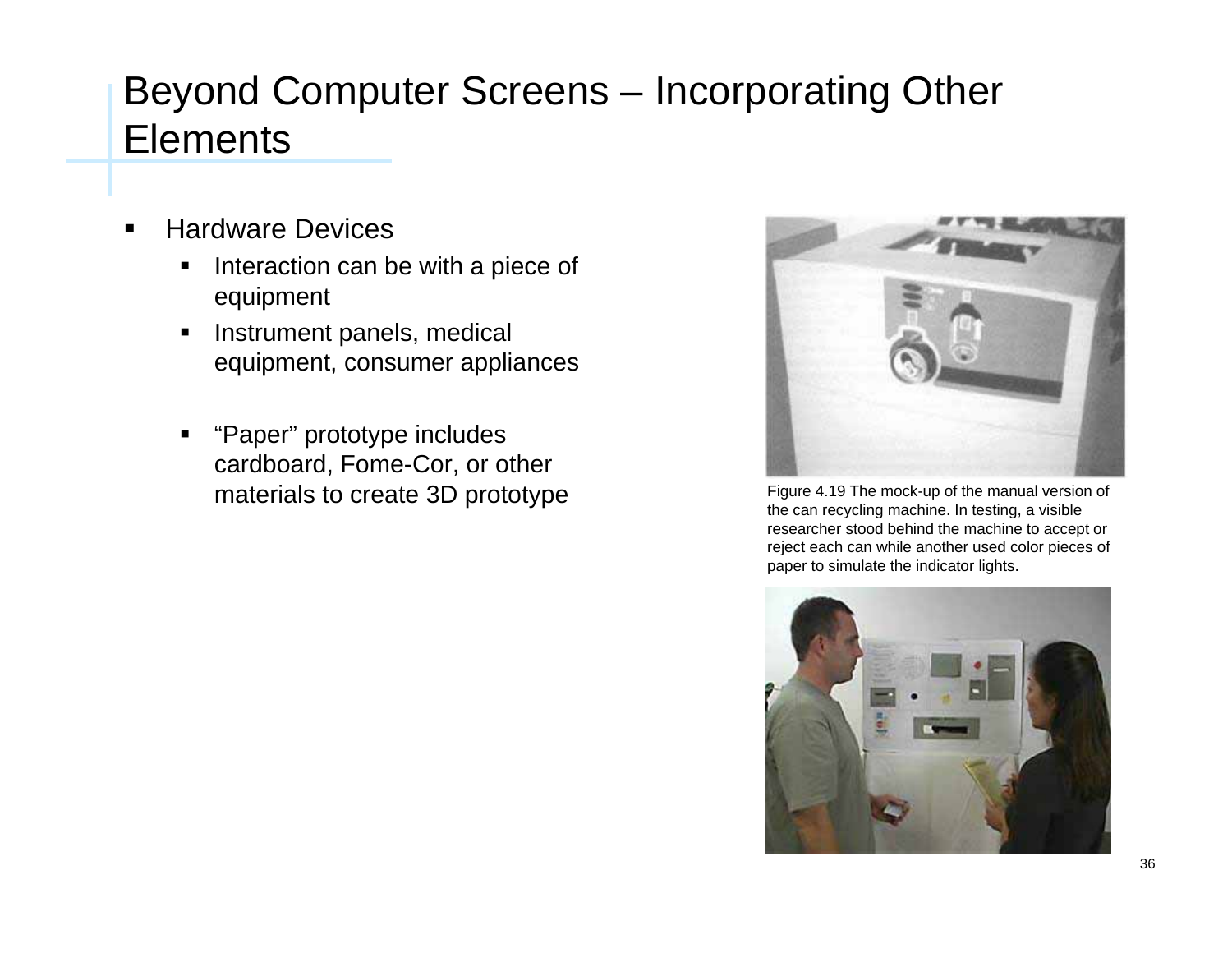- п "Incredible Intelligent Help"
	- $\blacksquare$  Used before online help or print documentation developed
	- Help refine help manuals as well as interaction
	- $\blacksquare$  How to implement
		- Facilitator prompts user to ask question when they are confused
		- "Help System" gives terse answer to see if it solves the problem
		- **If user still confused, ask another question and get** more details
	- $\blacksquare$  Outcome
		- What was missing piece of information
		- $\blacksquare$ Incorporate in interface and/or documentation

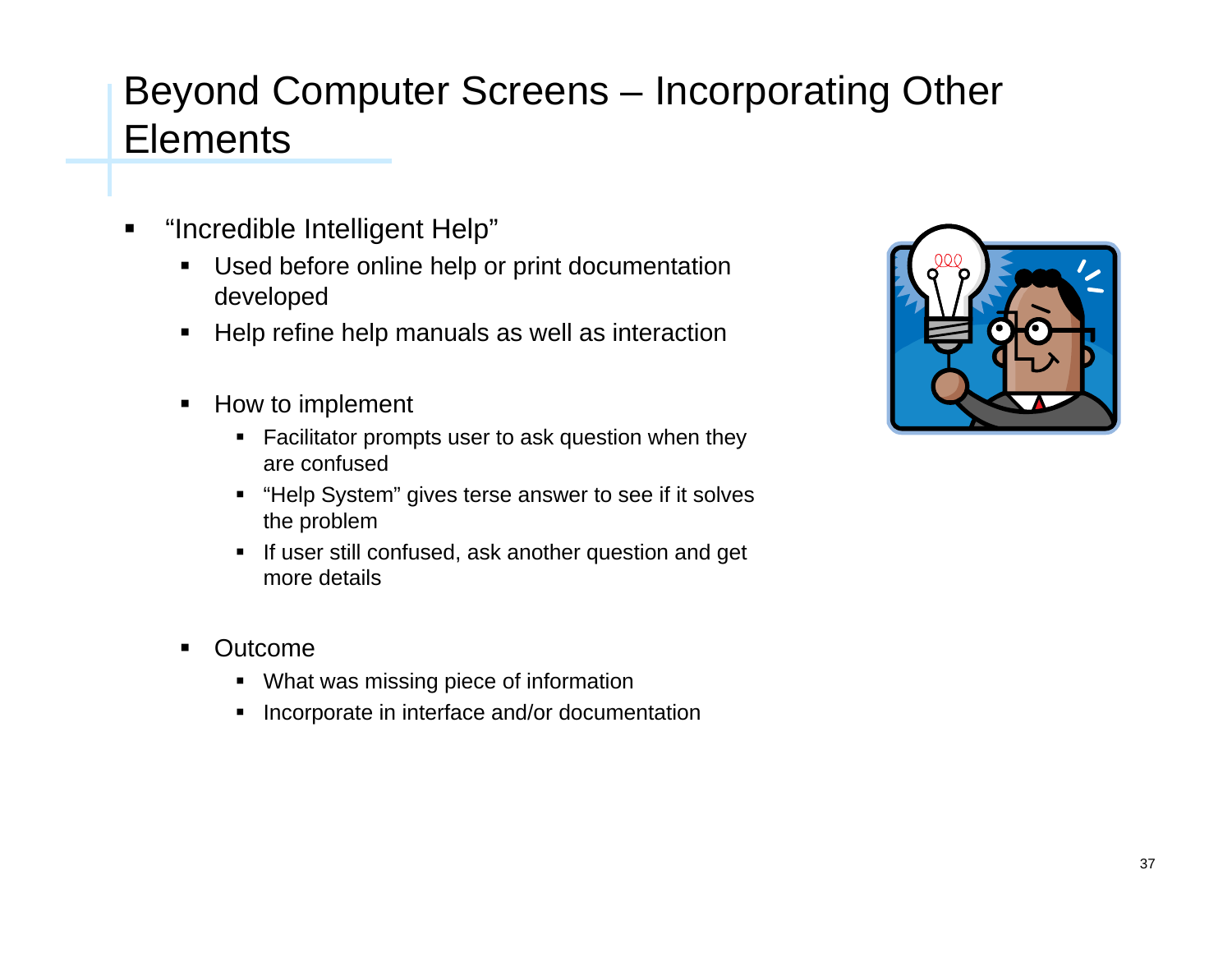- $\blacksquare$  Human Actors
	- Human may be part of interaction, talk to service rep
	- $\blacksquare$  Designate a person on team to play role, but they can't look at the interface in testing (as in real life)

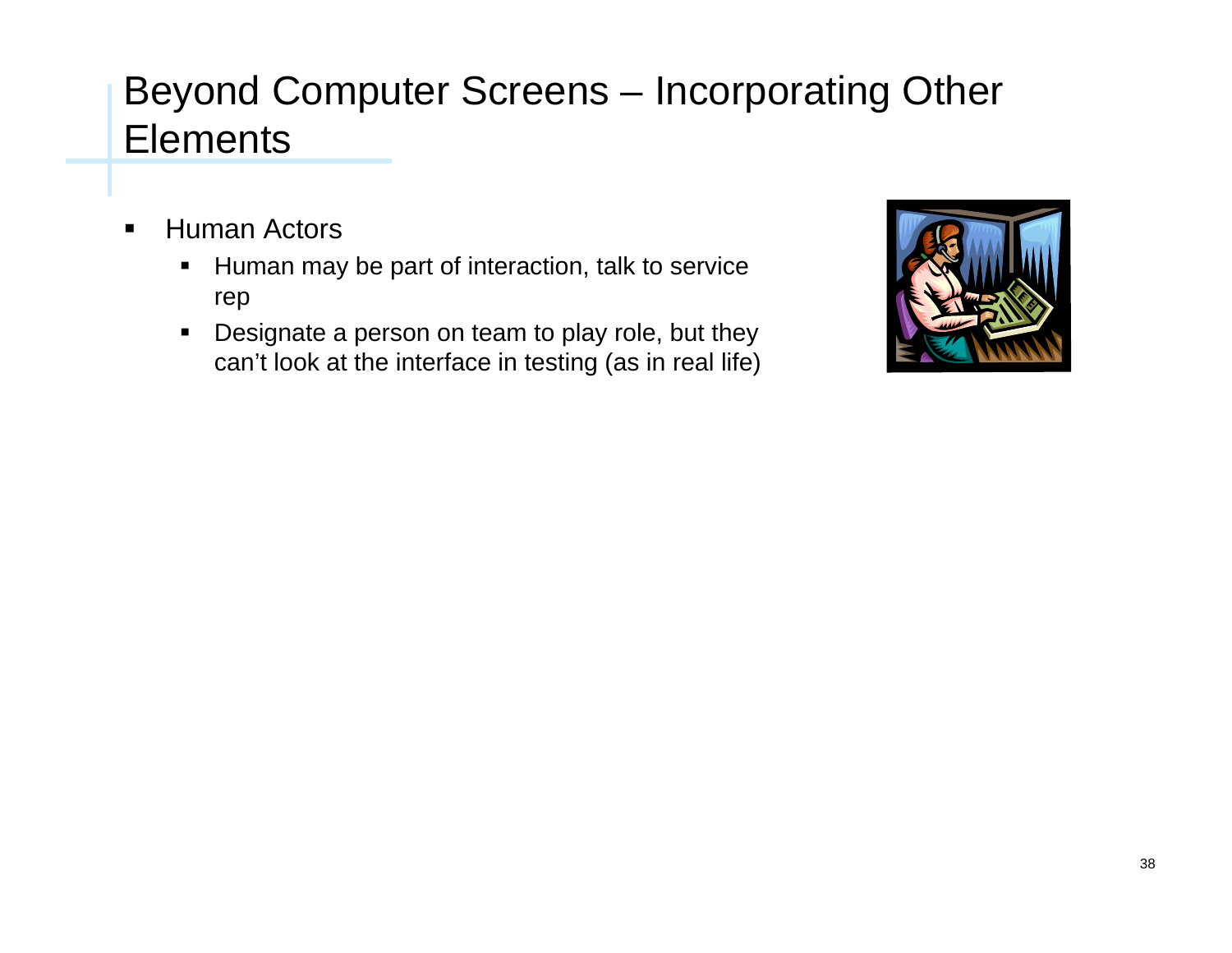# Preparing the Paper Prototype

Chapter 7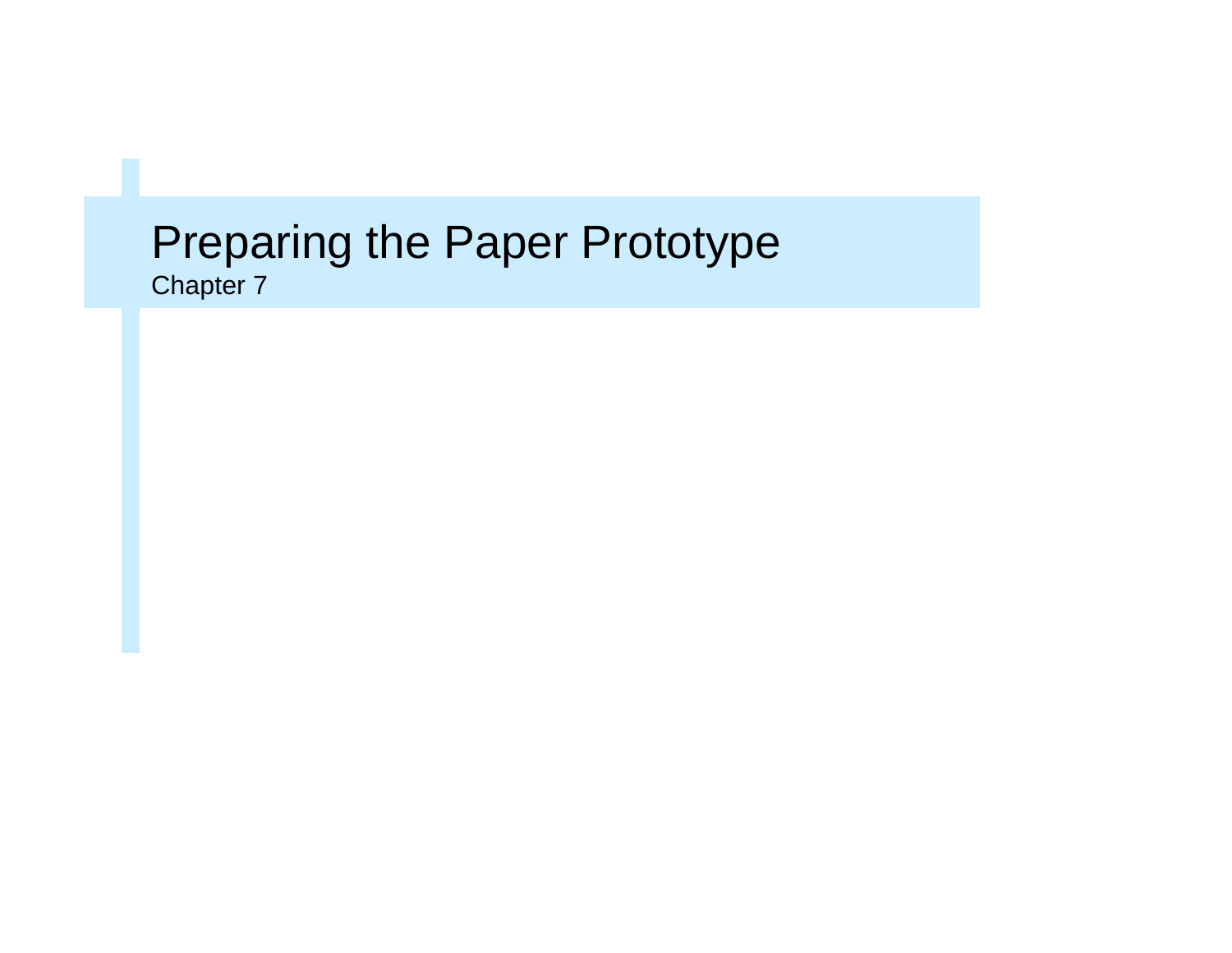#### Introduction

- п Create the paper prototype and now prepare for usability testing by doing walkthroughs
- $\blacksquare$  List piece needed for task
	- Which screens are needed to support tasks?
	- $\blacksquare$  Example – browser window, homepage, login, create new accounts
	- Person making corresponding screen responsible for details like drop down menus, options, etc.
- Data
	- Users care about content, interface is a means to an end
	- $\blacksquare$  Data should be realistic enough that users can interact with it in a meaningful way (especially with SMEs)

| nality<br>Michigan<br>تمه<br>œ |                               |  |
|--------------------------------|-------------------------------|--|
|                                | <b>Artistics</b><br>United Mt |  |
|                                |                               |  |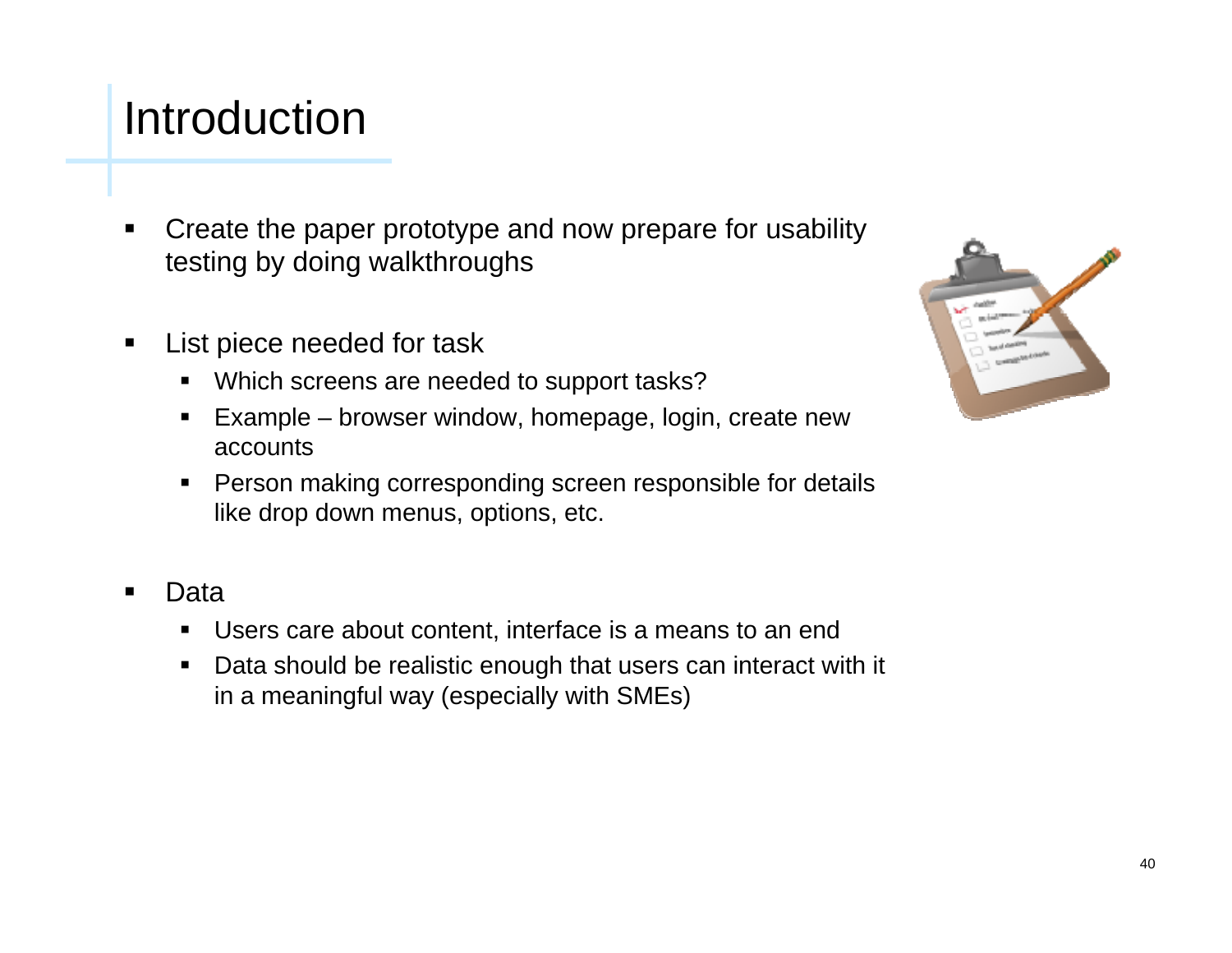#### Hand-drawn versus Screen-shots

- $\blacksquare$  How much do you expect it to change?
	- If no changes, why redraw
	- $\blacksquare$  If many of the screens change, you don't want hand drawn ones to stick out
- $\blacksquare$ Which method is faster?
- $\blacksquare$  Where is the data coming from?
	- $\blacksquare$  If you have access to database, printing screen shots would be faster
	- If you have to make up data, it may be faster to draw
- $\blacksquare$ Will the printouts be readable?



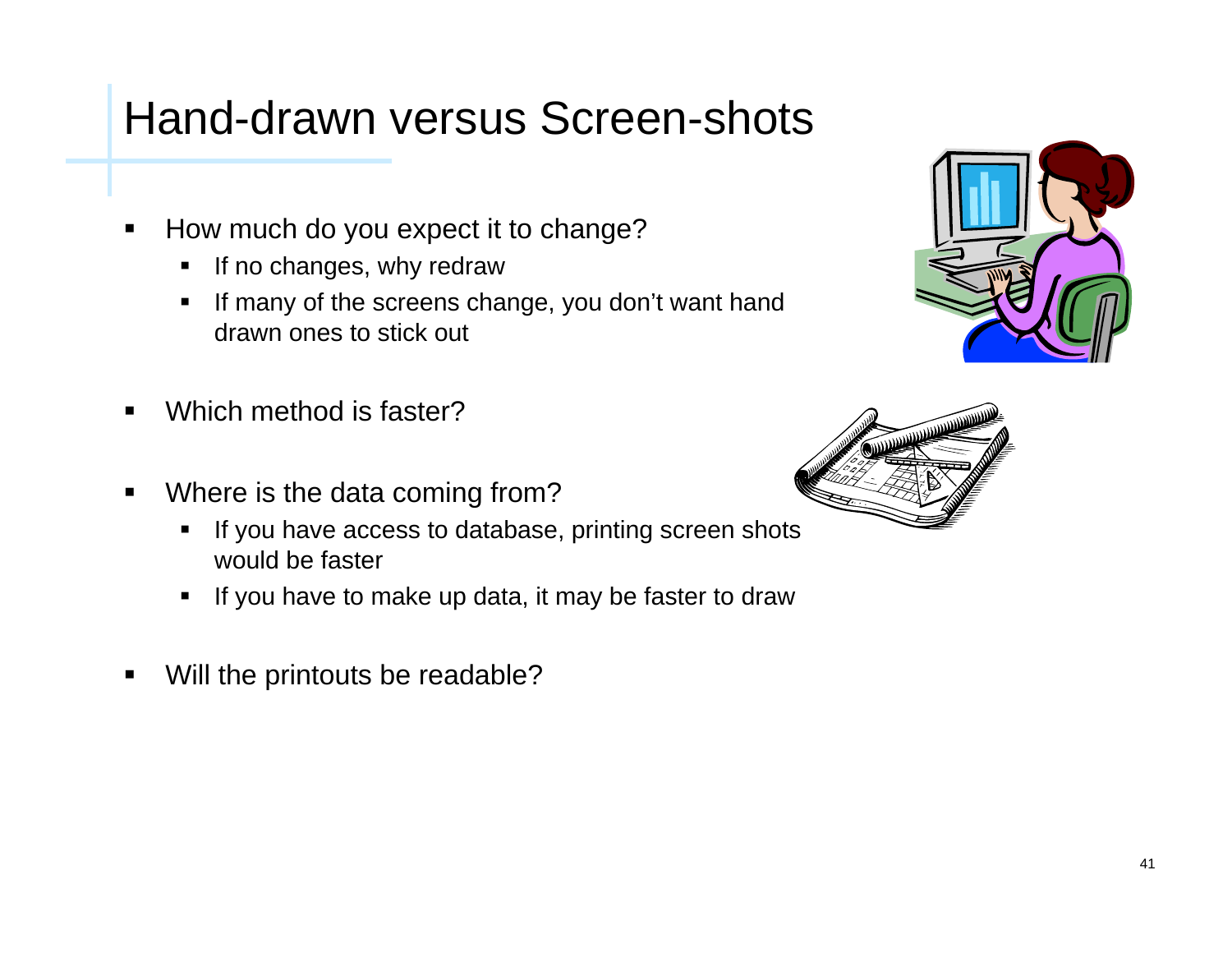## Tips for Hand-Drawn Prototypes

- $\blacksquare$  Neatness doesn't count (much)
	- $\blacksquare$  Be neat enough to read, but no neater
	- $\blacksquare$  You'll probably have to change it, don't refine design until you test it
- $\blacksquare$  Monochrome is okay
	- $\blacksquare$  Color can't save an inherently flawed design
	- $\blacksquare$  Add color and other visual refinement later



Figure 7.1 Two versions of browser buttons – one drawn by hand, and the other printed out. Notice that the hand-drawn buttons are easier to read.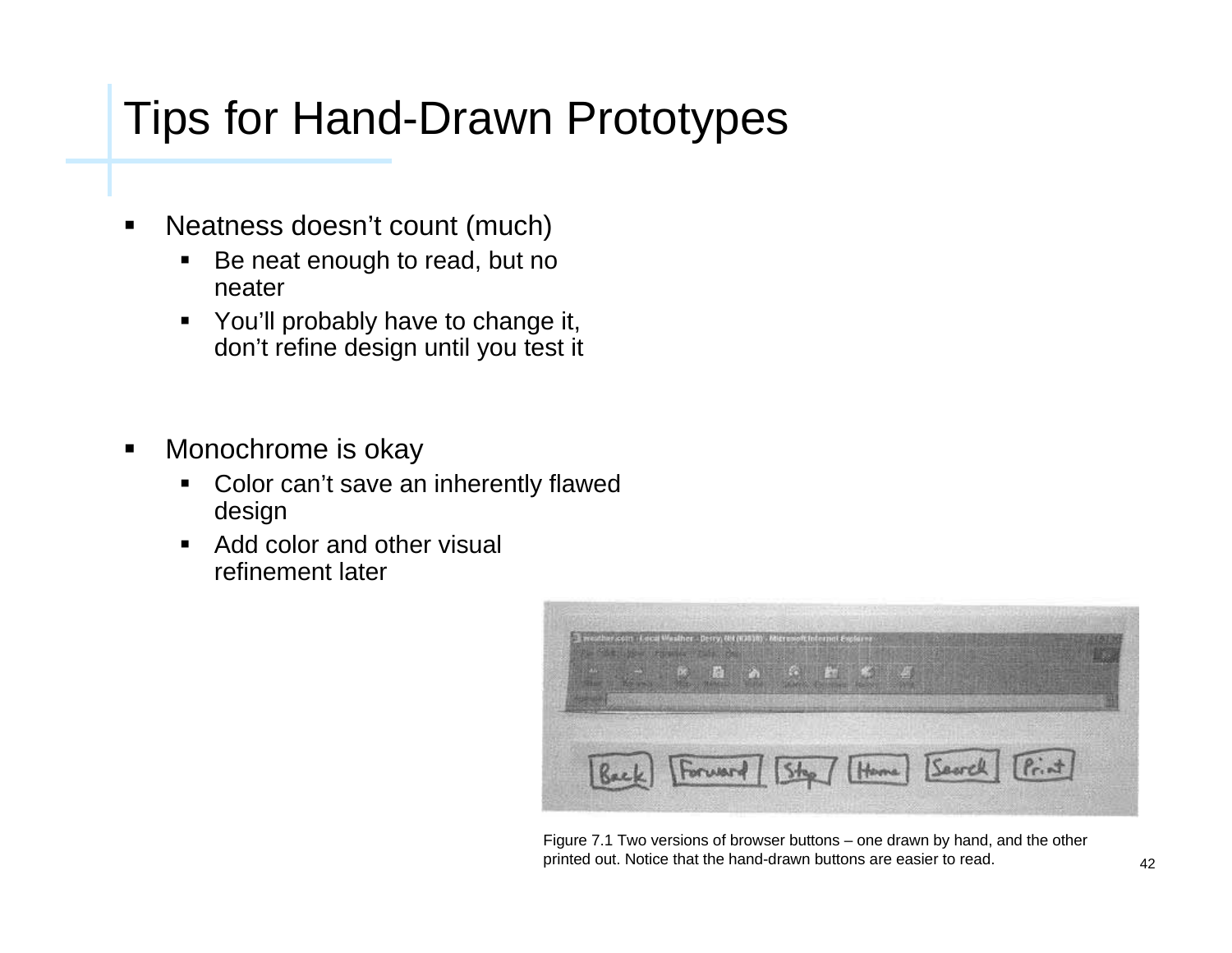#### Tips for Hand-Drawn Prototypes

- $\blacksquare$  Size (usually) doesn't matter
	- $\blacksquare$  If users write on prototype, field need to be large enough to accommodate
	- $\blacksquare$ Larger prototype helps observers

| WestErer                               | tare <u>(CC</u> T)                                                                                       |  |
|----------------------------------------|----------------------------------------------------------------------------------------------------------|--|
| Fippore<br>$WNk+ -\tau_{k+rs} _{n}$    |                                                                                                          |  |
| head Recogney                          | Compliance<br>$H_{\text{DM}}$ Tos                                                                        |  |
| <u>. Jik Pietings</u><br>$\frac{1}{2}$ | $E_{\rm x}$ lines<br>· Va Planty<br>Corporate<br>- R. Gepartosot                                         |  |
| Solar-Pinepitco<br>Prostor Mare        | · Chance person<br>irtu notien.                                                                          |  |
| Finance-Paccourting                    | $\frac{\sum_{\ell \in \mathcal{M}} f_{\ell \ell} = 1}{\sum_{\ell \in \mathcal{M}} f_{\ell \ell}^{\ell}}$ |  |

| What Ever<br>Apparel                                                                    | $Searan$ $(a)$                                                               |                                                                                                               |
|-----------------------------------------------------------------------------------------|------------------------------------------------------------------------------|---------------------------------------------------------------------------------------------------------------|
|                                                                                         | WNet - IntraNet                                                              |                                                                                                               |
| Human Resources<br>· Job Roshings<br>· Benefits<br>Sales-Marketing<br>Finance-Accouting | Company Directory<br>· By Name<br>· By Deplartment<br>Manufacturing-Stupping | How Tos<br>· Use Phones,<br>Computers, etc.<br>· Change personal<br>information<br>· Travel forms<br>and tips |

Figure 7.2 Although messy, the version on the top is legible enough to get user feedback. The extra time needed to create the neater version does not provide sufficient benefit to justify the effort.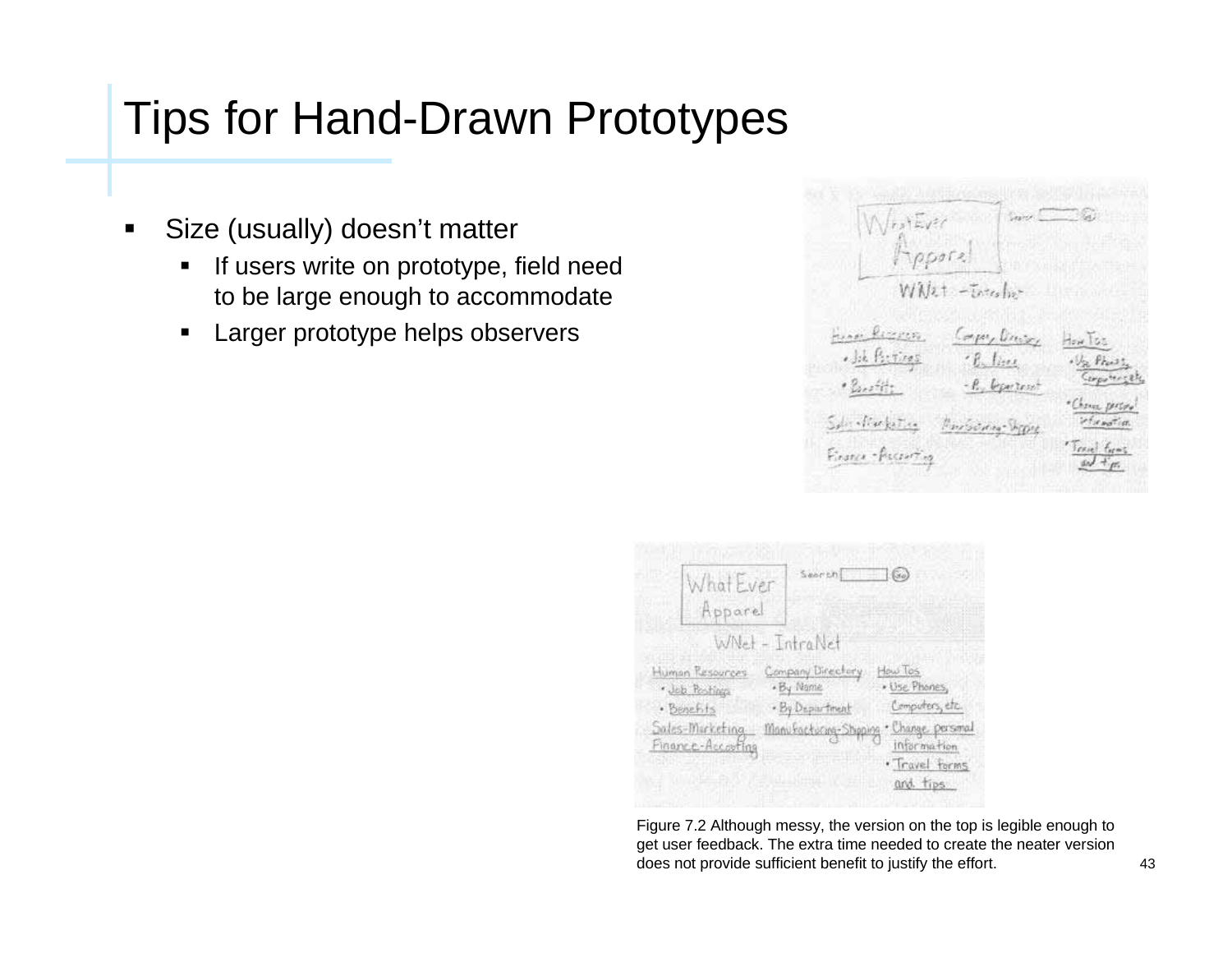## Greeking and Simplification

- Greeking means to use nonsense words to represent text
- $\blacksquare$  Why use greeking?
	- **Theory 11 You haven't finished designing the** interface
	- П Simplify parts of the interface you have no control over
	- п Prevent users form getting drawn into the content

Figure 7.3 You can use greeking for parts of the interface that aren't directly related to your tasks.

- $\blacksquare$  Don't overuse!
	- Greeking all menu items expect one you are testing – artificially makes task easy



Figure 7.4 I usually used a simplified version of the File Open dialog box and greek the other files because we're not testing the operating system or the file structure.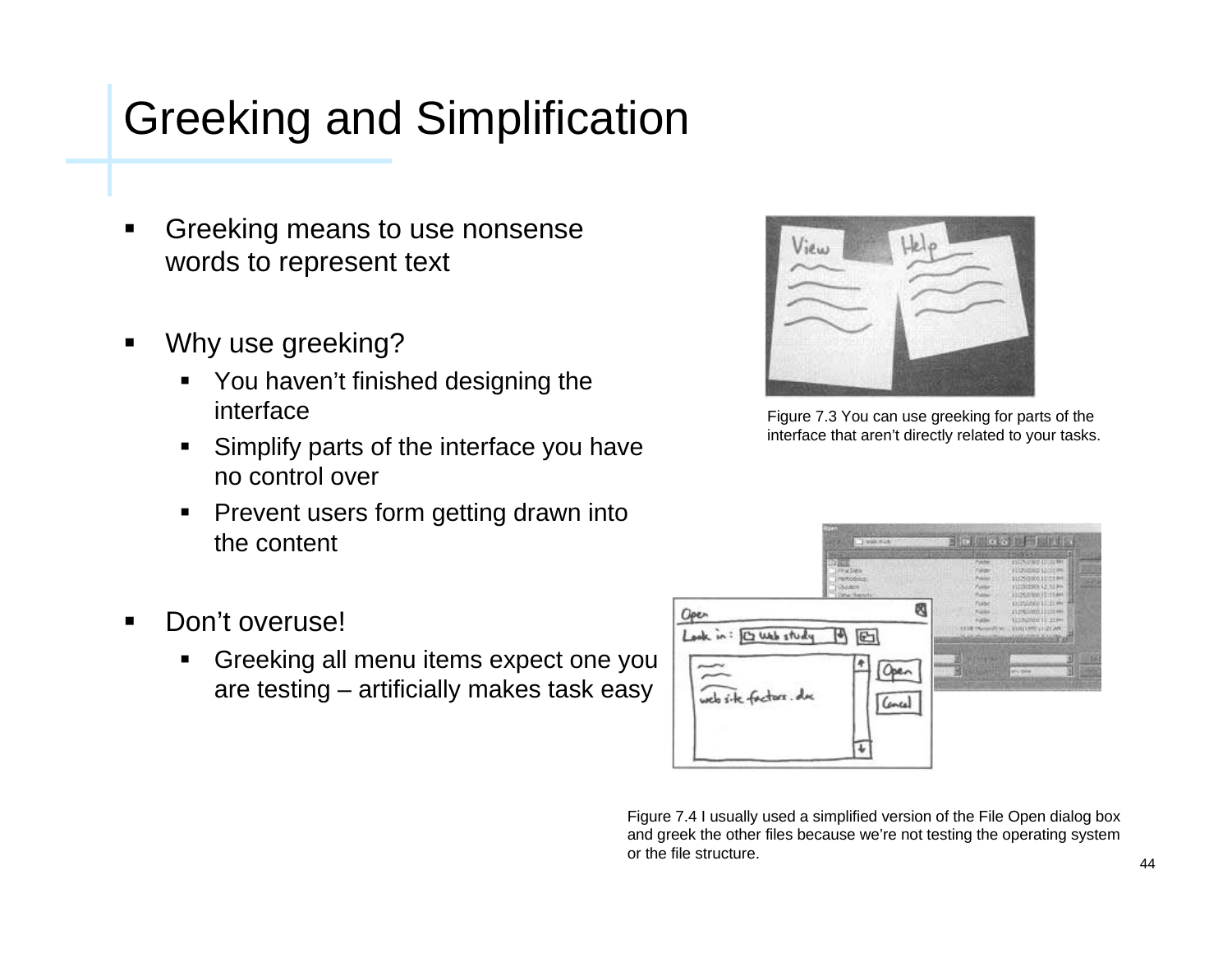## Using Screen Shots and Separating Elements

- п Maybe you want to use screen shots
	- Enlarge so observers can see
	- $\blacksquare$ Remove defaults
	- П Clear link history (no clues!)
- Separate persistent elements
	- Tempted to print out screen shots, one for each permutation
	- If element changes, must change printouts
	- $\blacksquare$ Cut up screens

|                                                                                | Eback Find a [Step [Home] [Print]                                               | Privacy Policy        |                  |  |
|--------------------------------------------------------------------------------|---------------------------------------------------------------------------------|-----------------------|------------------|--|
|                                                                                | My florest Harry Flowers Plants Westmer Service About Us                        |                       |                  |  |
|                                                                                | <b>Basket of Sunflowers</b>                                                     |                       |                  |  |
| <b>Click by Grondine</b><br><b>Guineration</b><br><b><i>Music Pripular</i></b> | 1000-17 5170<br><b>Beautiful, brilliant</b>                                     |                       |                  |  |
| <b><i><u>Purchase</u></i></b><br><b>Catchman</b><br>Sumpatrix.                 | sunflowers in a wither<br>basket with areens and<br>filler are sure to cheer up |                       |                  |  |
| <b>Delty</b><br>LIVY & Kiman's<br>Triendutia.                                  | anyone who receives<br>Usern! Daskut style may                                  |                       |                  |  |
| <b>Ahhhumsan</b><br>Electric schullecipure.                                    | varu.<br>This same is promotorally allocated                                    |                       |                  |  |
|                                                                                | and agreemed to the receiving by<br>aur focut homes.                            |                       |                  |  |
| <b>Eliza by Frederic</b><br><b>ROMAN</b><br><b>Plands</b>                      | upp \$49.95' (delivered)<br><sup>2</sup> plus a 14.53 territor fee.             |                       |                  |  |
| <b>Artsrdenunzs</b><br><b>FINAL &amp; CATE BASELETA</b><br>Onings & Trepears   |                                                                                 |                       |                  |  |
| Bernel, Barneou, Iriz.<br><b>Balgaine</b> :<br>Phoble Artistants<br>Corporate. | To Rechase this Ikni                                                            |                       |                  |  |
| Novelty Gots                                                                   | $S_{\text{H}q}$ 1-Price                                                         | $54.62 - 66.66$       | Sko $s$ - where  |  |
|                                                                                |                                                                                 | Pacific de Stale/Pros | $D$ dary $D - k$ |  |
|                                                                                | O to those the as                                                               |                       |                  |  |
| <b>Shop by Fritz</b><br>Special Savings!<br><b>Limiter \$25</b><br>825 hr 930  | O Delive for as                                                                 | Scholzen              | $M_{4}10-Sm$ 16  |  |

Figure 7.6 The Web page started out as a screen shot but was cut into pieces to facilitate site-wide changes. The revised tabs and ordering information (which were redrawn by hand in this example) can easily be used on every product page.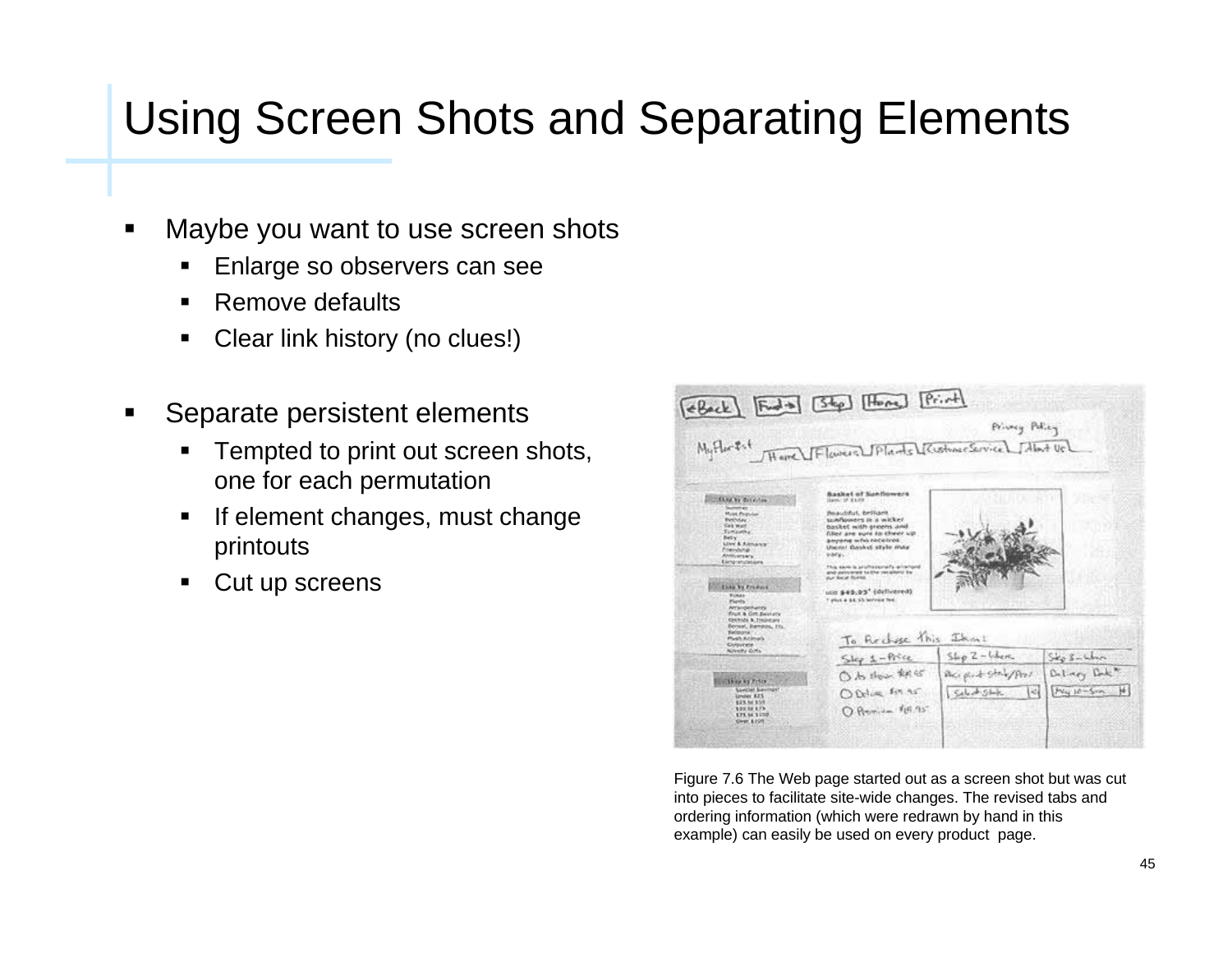#### How Much to Prototype – Anticipating Paths and Errors

- Several ways to complete task, infinite number of ways to go wrong
- $\blacksquare$  Prepare enough for reasonable action sequences
	- П No necessary (not possible) to anticipate everything
- $\blacksquare$  Prepare to handle likely errors
	- Ш Possible to jot down error message during testing or just verbally say it
- $\blacksquare$  Rule of thumb
	- $\blacksquare$ 50% ready before first internal walkthrough
	- 80 to 90% ready before first usability test

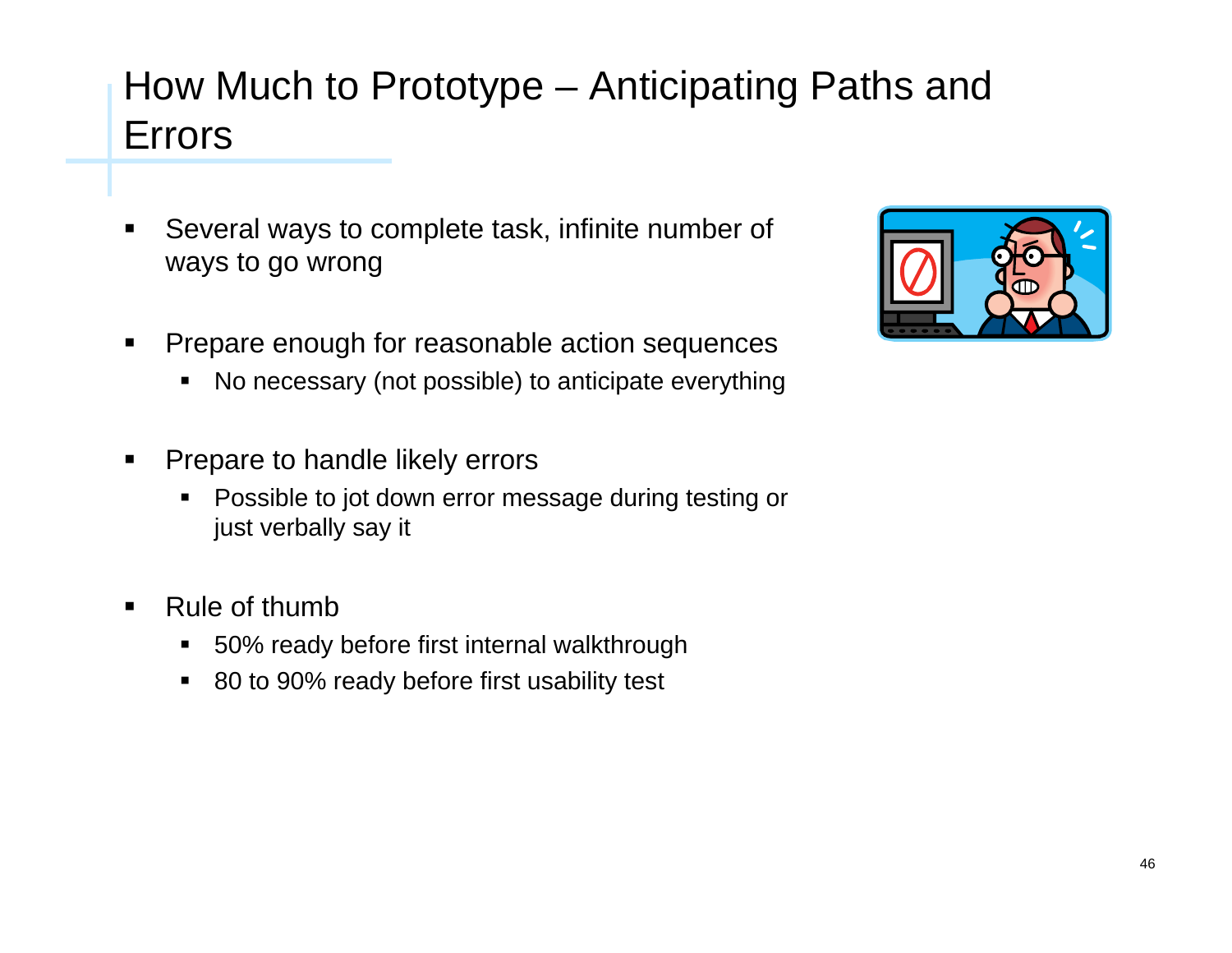#### Organizing the Prototype

- $\blacksquare$  Messy business, need to organize pieces so Computer can quickly find next piece
	- Π Ordering ... not!
	- п Table or three ring binder
	- $\blacksquare$ Organization by task versus function
	- $\blacksquare$ Use of envelopes
	- $\blacksquare$ A "Gallery of Annoying Pieces"



Figure 7.7 An envelope is a handy way to organize dropdown menus.



Figure 7.8 Give all those little sticky pieces a home so that they don't end up stuck to your elbows during a usability test. I call this the "gallery of annoying pieces," but this team their titled their version "Page of Stuff."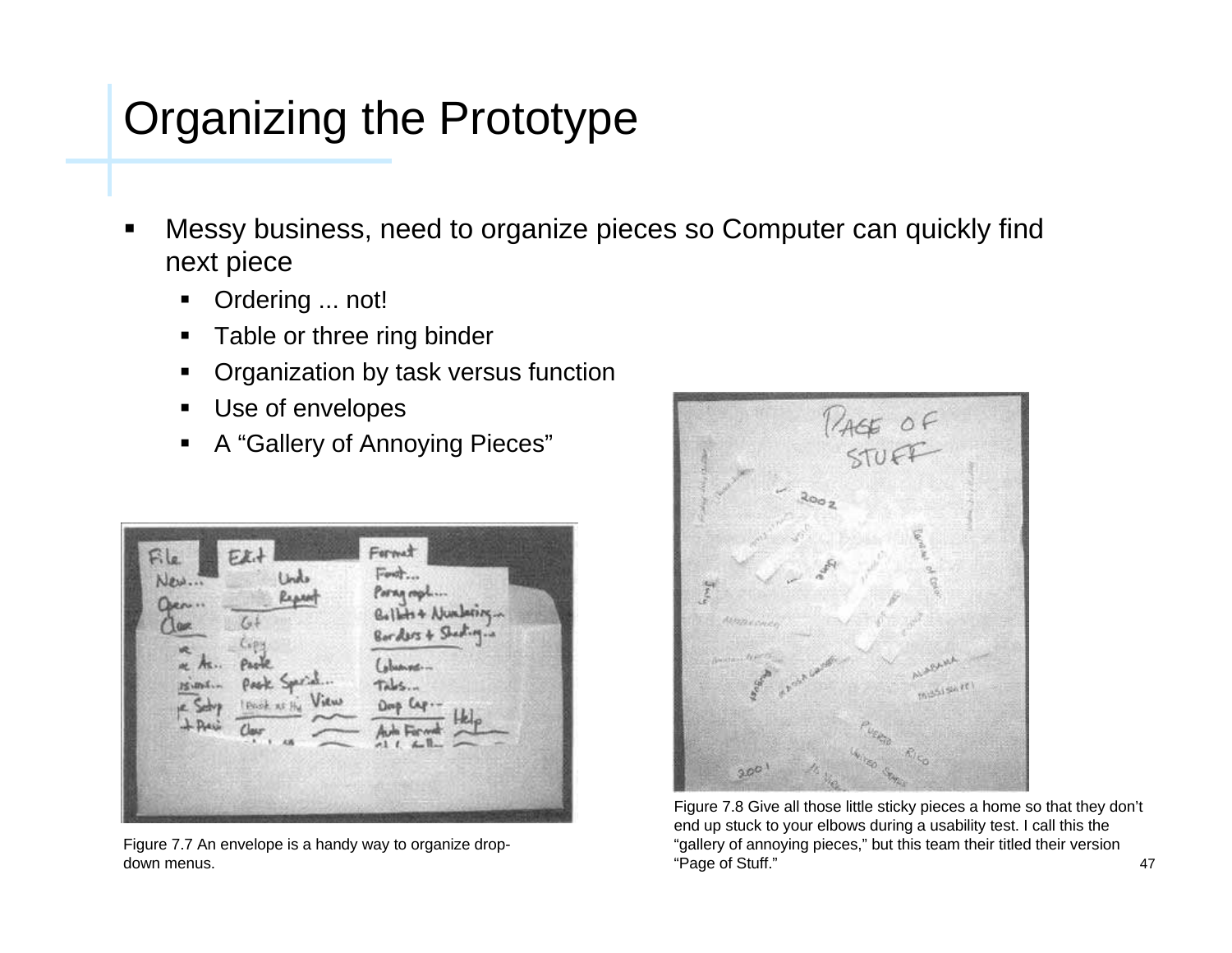#### Internal Walkthroughs

- Help product team prepare to conduct usability tests with the paper prototype
- $\blacksquare$  Similar to usability test
	- You have prototype and tasks
	- $\blacksquare$  BUT, no outside users. Team member act as expert user
- $\blacksquare$  What should it do?
	- Identify parts of the prototype that still need to be created
	- Prepare for different paths user may reasonably take
	- See how interface is intended to work
	- $\blacksquare$  Give the Computer time to practice manipulating those pieces of paper
	- П Identify technical feasibility issues

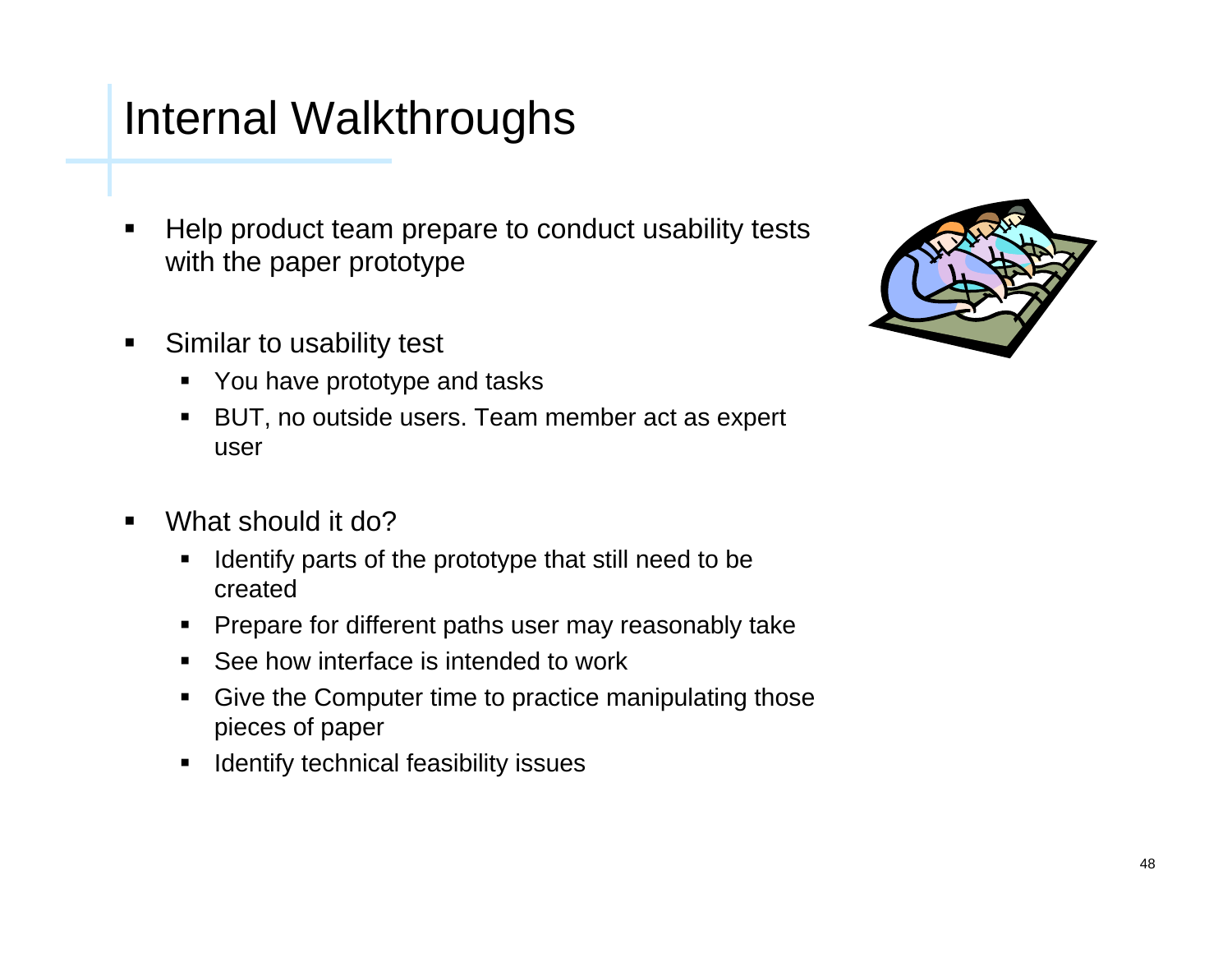### Internal Walkthroughs

- $\blacksquare$  How to do an internal walkthrough?
	- п **Computer** 
		- Person who organizes and manipulates the paper
		- May be more than one person
	- Expert User
		- Team member performing task
		- $\blacksquare$  Do not make bizarre mistakes or other radical departures
	- П Scribe
		- Writes down all of the missing pieces, issues, questions
		- Don't stop to talk during walk through, discuss after
	- Ш **Facilitator** 
		- $\blacksquare$ Not necessary, but it doesn't hurt
		- п Allow person to become familiar with function and behavior of interface –practice!



Figure 7.9 The Co-processor can help out by doing things such as writing the line items for the shopping cart based on what the user selects and recalculating the total.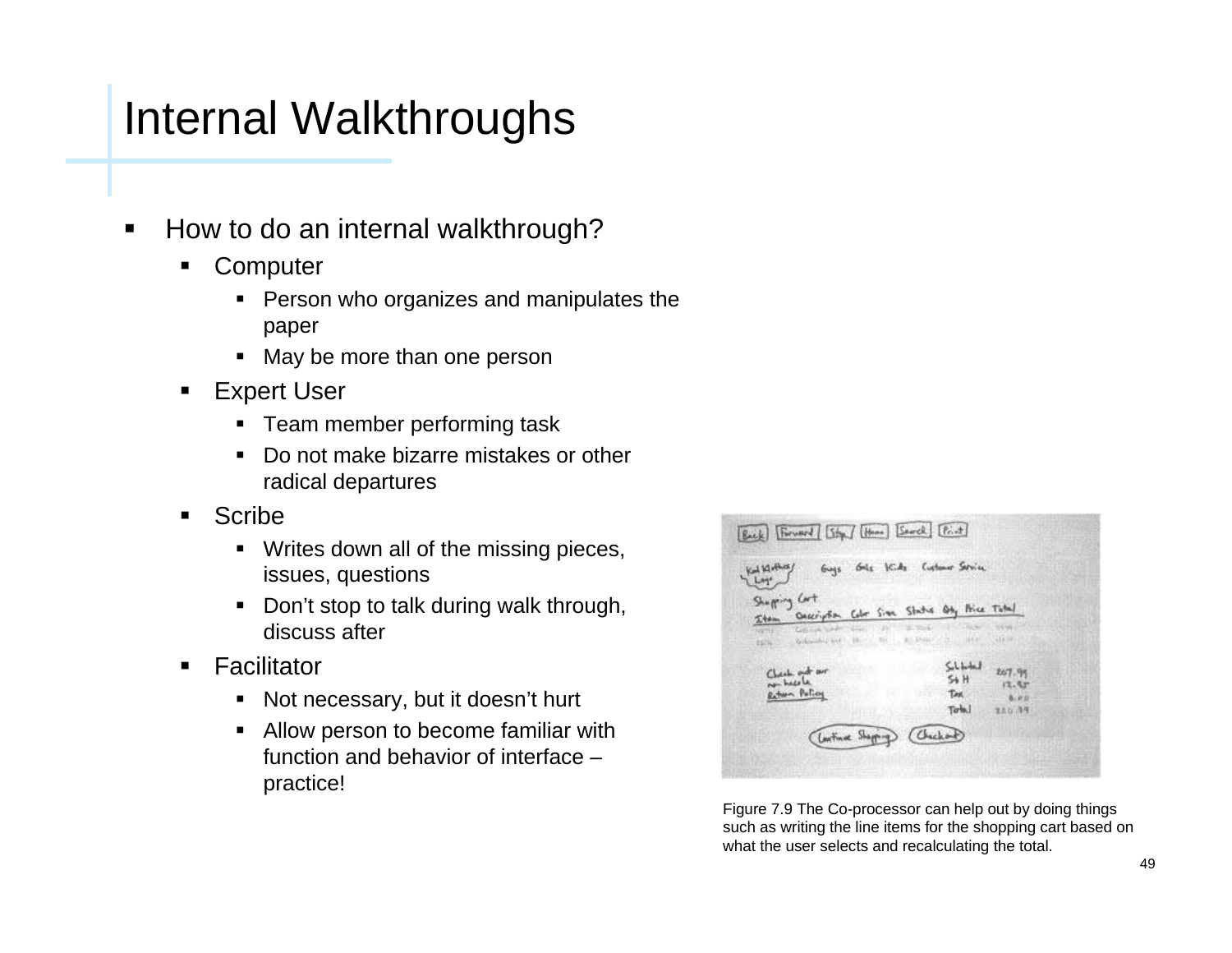#### The Final Walkthrough – the Usability Test Rehearsal

- Basically another internal walkthrough, with a few extra elements
	- $\blacksquare$ Takes place the day before first usability test
	- П Includes more people than just those who worked on the prototype



- $\blacksquare$  Make sure everyone and the prototype are ready for usability testing
- $\blacksquare$  Facilitator runs test as in usability test, but
	- $\blacksquare$ Familiarize observers with the prototype
	- ш Collect people's questions
	- Estimate task timing
	- П Decide when you'll intervene
	- Create a "game plan"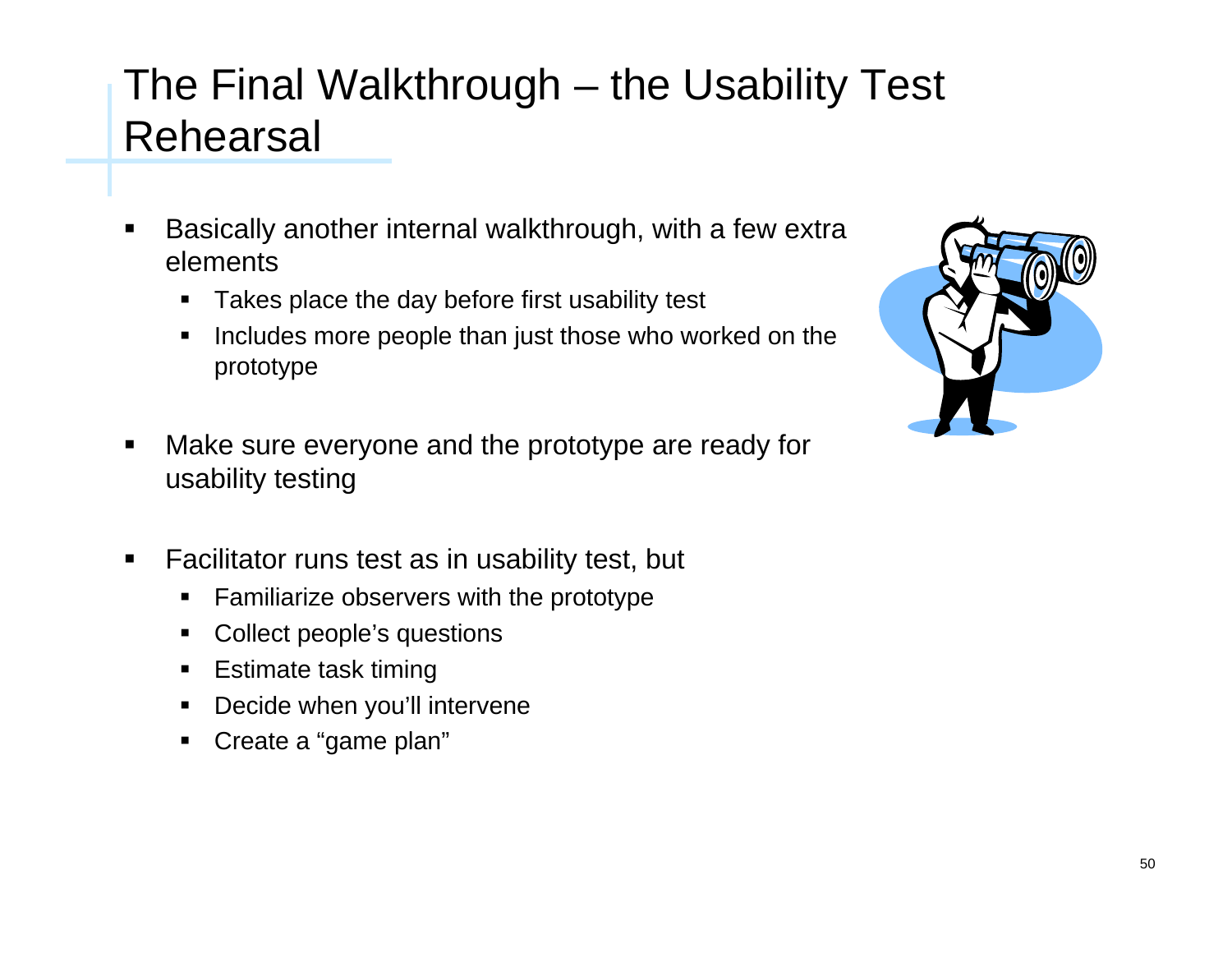#### Pilot Tests

- $\blacksquare$  Cross between a internal walkthrough and a usability test
- $\blacksquare$  Purpose
	- $\blacksquare$ Refine tasks and methodology used in the main tests
	- Usability test is to refine the interface
- $\blacksquare$ **Differences** 
	- Unlike walkthrough, bring in a representative user
	- Unlike usability test, as user to give feedback on tasks and instructions (no just do them)
	- $\blacksquare$  Able to interrupt user and have discussion with teammates